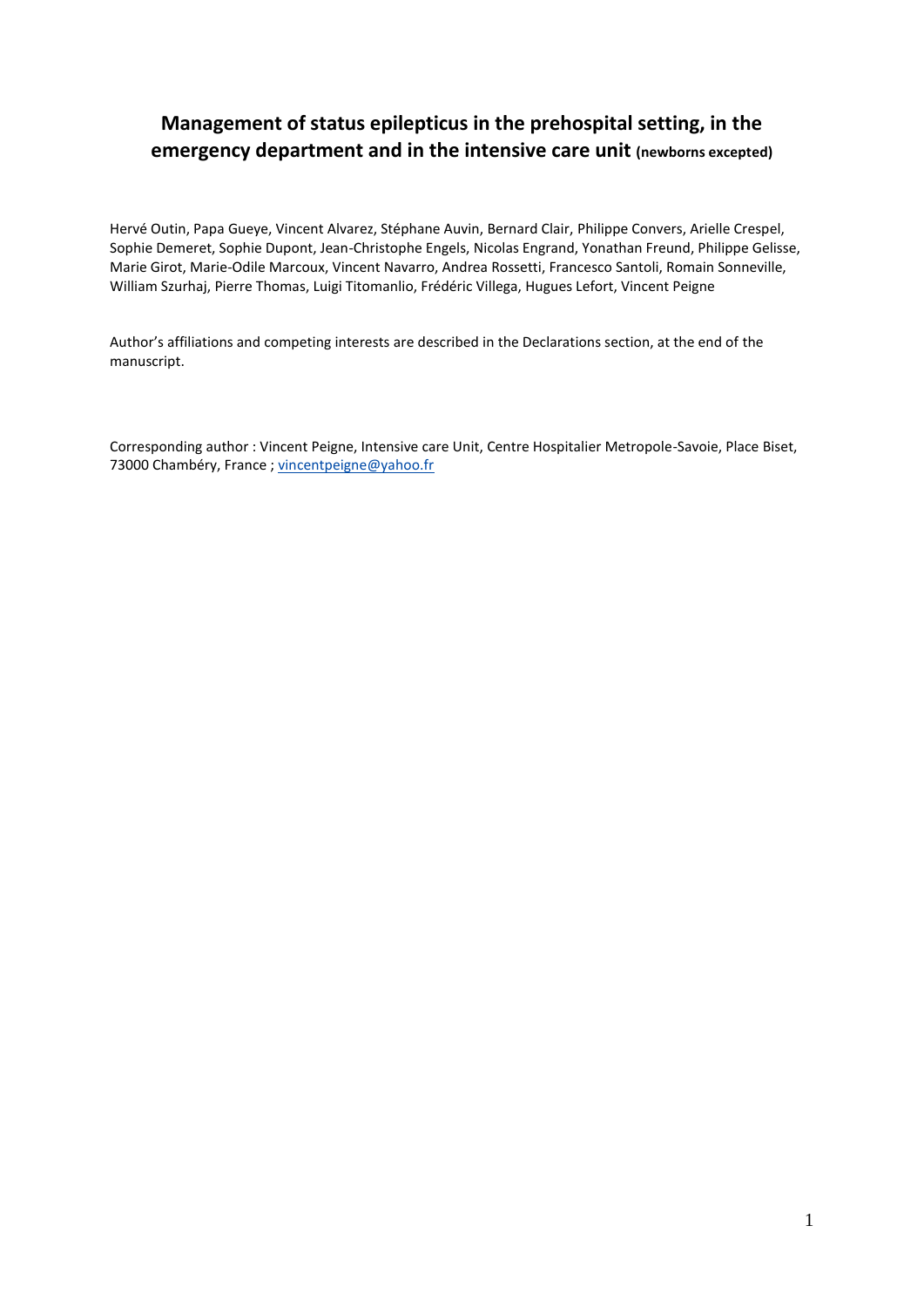## **Abstract**

**Background**: Management of status epilepticus (SE) is subject to many difficulties: diagnosis, etiological investigation, non-specific and specific treatment. The French Society of Intensive Care and the French Society of Emergency Medicine, with the Groupe Francophone de Réanimation et d'Urgences Pédiatriques, have developed guidelines to respond to the practical questions raised by SE management in the prehospital setting, in the emergency department and in the intensive care unit. Twenty-five experts analyzed the literature and formulated recommendations according to the Grade of Recommendation Assessment, Development and Evaluation methodology.

**Results**: The experts agreed on 96 recommendations. Recommendations with the strongest level of evidence concern only generalized tonic convulsive SE. In this setting, first-line use of benzodiazepines (direct intravenous clonazepam or intramuscular midazolam) is recommended, with a second injection in the case of clinical persistence of SE five minutes after the first injection. In the case of persistence of SE five minutes after this second injection, the recommendation is to administer second-line treatment: sodium valproate, (fos)phenytoin, phenobarbital or levetiracetam. The confirmed persistence of convulsions 30 minutes after the beginning of the administration of this second-line treatment defines refractory SE. At this stage, a coma should be rapidly induced by means of a third-line general anesthetic (midazolam and/or propofol). Additional specific recommendations focus on children (newborns excepted) and on other types of SE.

**Keywords**: status epilepticus, emergency, guidelines, benzodiazepines

## **Introduction**

The incidence of status epilepticus (SE) is difficult to estimate, but is likely to be around 6 to 40 new patients per 100 000 individuals per year [1]. Generalized tonic-clonic SE (GTCSE) is its best known and most spectacular expression. SE can also have less disturbing (like partial motor SE) or less evocative (like aphasia or visual hallucinations) features and can remain unknown, for example if these features are not accompanied by convulsive clinical manifestations. SE can also be found on an electroencephalogram (EEG) recorded for coma after GTCSE, or incidentally on an EEG recorded in a patient with coma without convulsive manifestations.

Frequently embracing the course of a known epileptic illness, SE can also be inaugural, either and most often in the context of an acute structural or functional brain injury, or as the first manifestation of an epileptic illness, especially as a consequence of sequelae of prior lesions (traumatic, vascular, etc.).

The purpose of these recommendations is to improve the prognosis of SE patients by acting on the potentially controllable factors involved in SE. It is very important to emphasize that the vital and functional prognosis of SE is primarily determined by its etiology. Uncontrolled causal lesions may decrease the effectiveness of antiepileptic treatment. Identifying and treating whenever possible the cause(s) of SE is therefore urgent and paramount. For this reason, the part of the prognosis that is clearly attributable to the epileptic activity itself is very difficult to define. Many other factors can also affect the prognosis:

1) Clinical presentation of SE with or without altered consciousness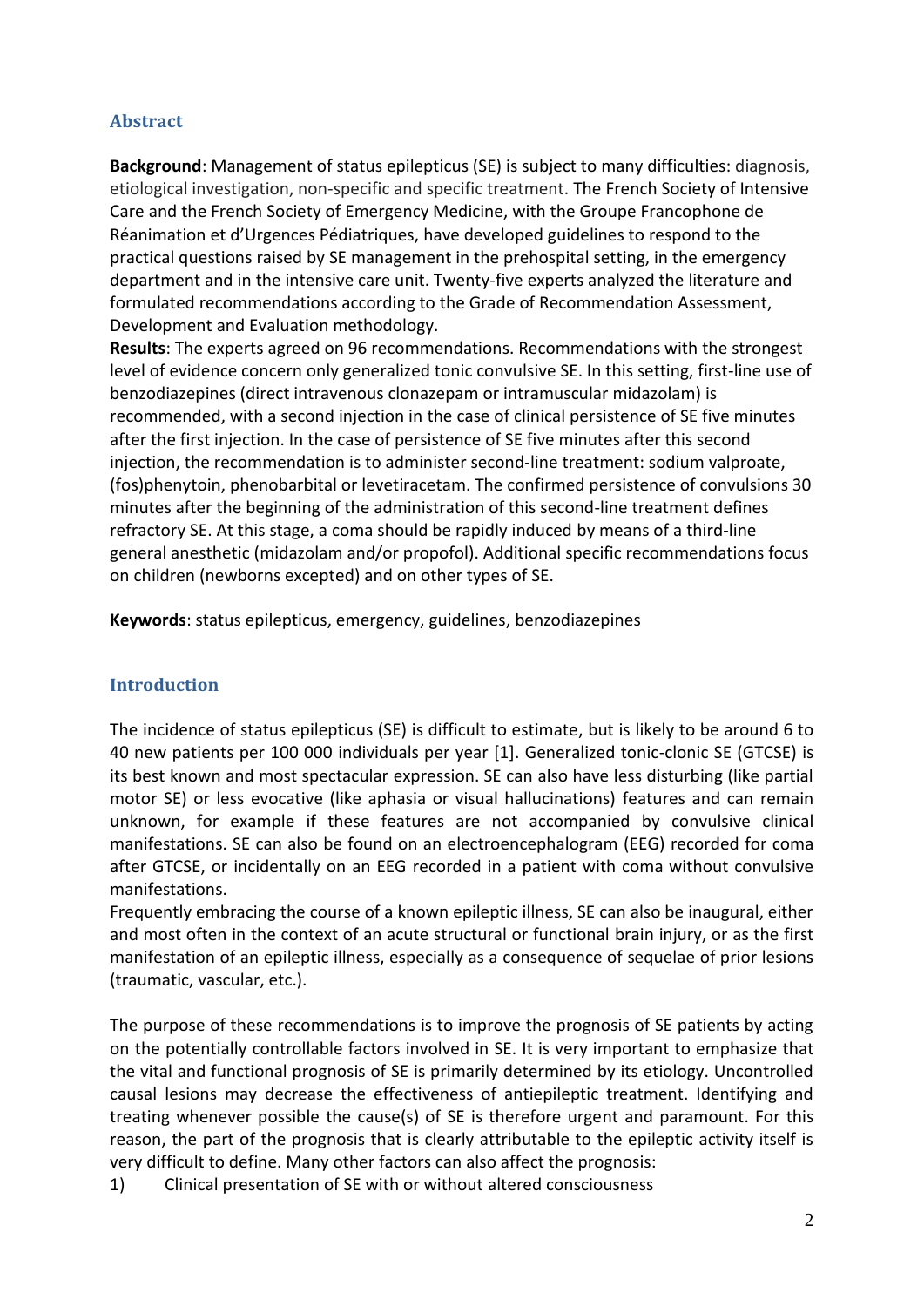- 2) Duration: SE is all the more difficult to control as time goes by
- 3) Refractory nature or not of the SE
- 4) Age, comorbidities

5) Non-compliance with the current guidelines: precipitation, not taking into account the graduation of the introduction of antiepileptic drugs, their dosages and contraindications, inadequate use of therapeutic coma, imprecise control of the various brain injury factors, inappropriate and excessive treatment, EEG misinterpreted as SE, or, conversely, SE not taken into account, superficial etiological investigation, non-use of specialized expertise to help manage complex cases

6) Possible side effects of antiepileptic and anesthetic drugs

7) Intensive care-related adverse events, such as those resulting from the use of mechanical ventilation or the occurrence of sepsis [2,3].

Among the potentially controllable factors mentioned in the above list, some may have an even more negative impact if there is underlying structural acute brain injury.

These new recommendations should allow better management of each SE patient by emergency medicine practitioners and intensivists according to graduated and personalized protocols, modulated according to the type of SE and its etiology.

### **Methods**

The organization committee identified four areas of interest (diagnosis of SE, etiology of SE, management of GTCSE and management of other types of SE) and defined the questions under consideration according to the PICO format (Patient Intervention Comparison Outcome). The GRADE® method was used to draw up the recommendations [4,5].

## **1. Diagnosis of status epilepticus**

R1.1 Status epilepticus (SE) may be classified (see Table 1) according to two main clinical criteria: 1) predominant motor manifestations or not, 2) altered consciousness or not. (Expert advice) Strong agreement.

|                                                                                            | Diagnostic<br>challenge | Severity |  |
|--------------------------------------------------------------------------------------------|-------------------------|----------|--|
| Status epilepticus (SE) with predominant motor symptoms                                    |                         |          |  |
| Generalized tonic clonic SE                                                                | $+/-$                   | $^{+++}$ |  |
| Secondary generalized tonic clonic SE                                                      | $+/-$                   | $^{+++}$ |  |
| Focal motor SE: partial somatomotor or<br>epilepsia partialis continua (conscious patient) |                         |          |  |
| Myoclonic SE with or without coma                                                          | $+/-$                   |          |  |
| <b>Tonic SE</b>                                                                            | $+/-$                   |          |  |
| SE without predominant motor symptoms                                                      |                         |          |  |
| SE with coma*                                                                              | $^{+++}$                | $^{+++}$ |  |
| Absence SE                                                                                 | $++$                    |          |  |
| Focal SE without confusion                                                                 | $^{+++}$                |          |  |
| Focal SE with confusion                                                                    | $^{++}$                 | $^{++}$  |  |

\*after a generalized tonic-clonic SE or EEG recording of SE in a comatose patient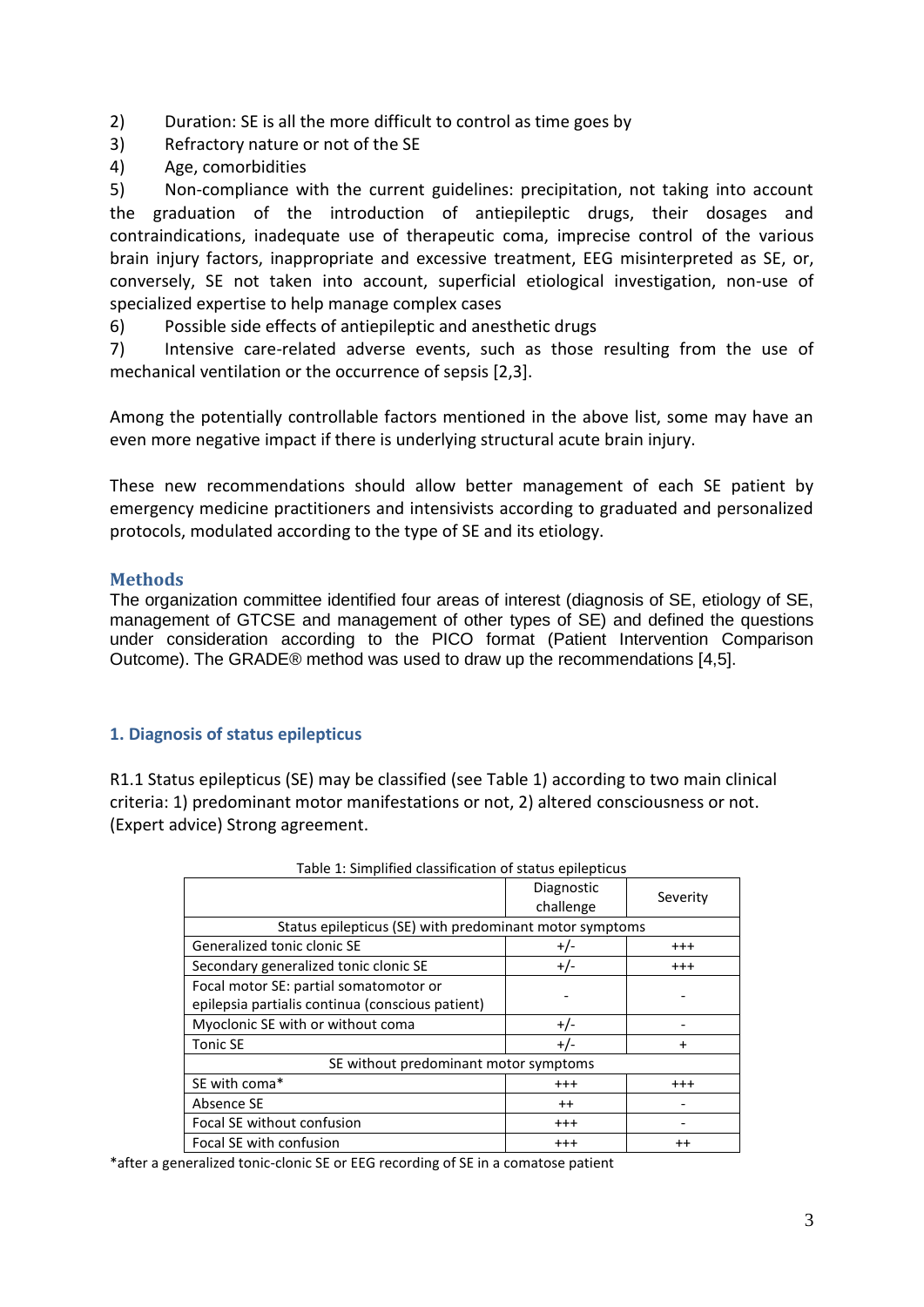R2.2 Generalized convulsive SE is operationally defined as ≥5 min of continuous generalized seizure with motor manifestations or two or more discrete seizures between which there is incomplete recovery of consciousness (inability to answer or follow simple orders). (Expert advice) Strong agreement.

R1.3 Generalized convulsive SE must be distinguished from serial repeated tonic-clonic seizures, with mental status recovery between each, defined by the ability to respond to or follow simple orders. This case can be considered as a threat of SE. (Expert advice) Strong agreement.

R1.4 Focal SE (motor or not) with altered consciousness is pragmatically defined by a seizure that lasts more than 10 minutes, or by repeated seizures ( $\geq$  2) with no mental status recovery between seizures (defined by the ability to answer simple questions). (Expert advice) Strong agreement.

R1.5 Focal SE (motor or not) with no alteration of mental status can be defined as a seizure that lasts more than 10 to 15 minutes. (Expert advice) Strong agreement.

R1.6 Absence SE is pragmatically defined as an absence that lasts more than 10 to 15 minutes. (Expert advice) Strong agreement.

R1.7 Myoclonic, clonic and tonic SE, often recurring, observed in the context of childhood epileptic encephalopathy, can be defined as a seizure that lasts more than 10 to 15 minutes. (Expert advice) Strong agreement.

R1.8 Refractory SE is defined by SE that persists (clinically or electrically) despite two lines of antiepileptic therapy with recommended class and dosage, and adequate time for onset of action. (Expert advice) Strong agreement.

R1.9 For generalized convulsive SE, the isolated presence of a persistent coma or seizures with consciousness recovery after two lines of treatment does not constitute the diagnosis of refractory SE. (Expert advice) Strong agreement.

R1.10 The refractory characteristic of SE is not defined by the use of any anesthetic agent when used in the following indications:

- 1. to intubate a patient with compromised respiratory status
- 2. to intubate a patient in coma
- 3. to help out-of-hospital transfer

(Expert advice) Strong agreement.

R1.11 Super refractory generalized convulsive SE is defined as SE that lasts or recurs after 24 hours of adequate therapeutic coma. (Expert advice) Strong agreement.

R1.12 Subtle SE is the very late clinical expression of untreated or inadequately treated SE. Its diagnosis is based on the EEG. (Expert advice) Strong agreement.

R1.13 An EEG consistent with SE may be observed in a patient in coma in various clinical settings\*. The analysis requires particular attention because it may sometimes result in very different management, particularly with regard to the appropriateness and strength of treatment. (Expert advice) Strong agreement.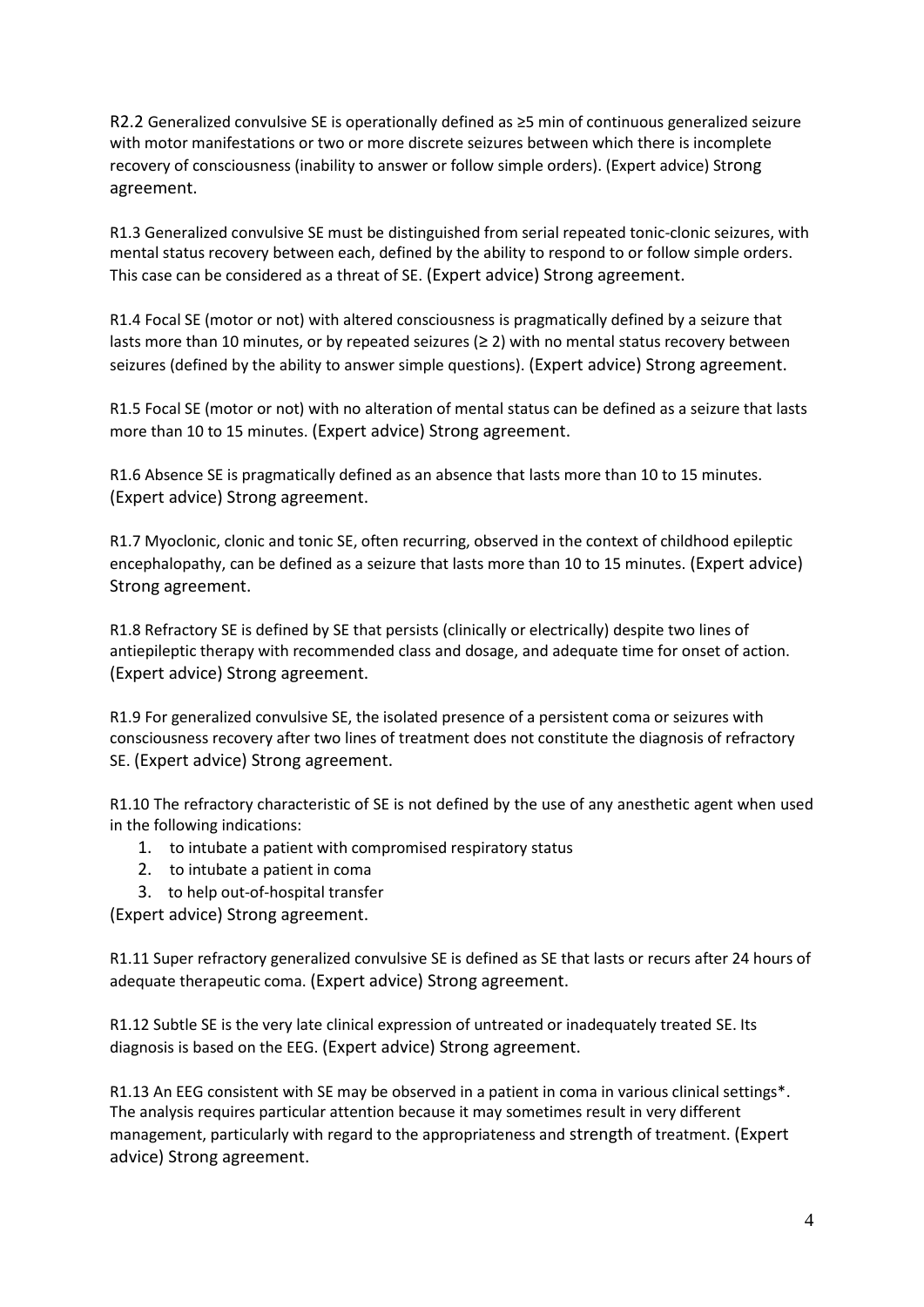\*1) Comatose patient without convulsion after adequately managed convulsive SE; 2) paucisymptomatic convulsive SE; 3) EEG requested for coma in a patient developing motor symptoms suggestive of seizures; 4) Comatose patient without any manifestation suggestive of seizure with EEG showing SE.

## **2. Etiology**

R2.1 The SE etiology needs to be identified quickly. If available, a specific treatment tailored to the etiology has to be started as soon as possible. This may help to control SE and to improve patient outcome. (Expert advice) Strong agreement.

R2.2 The search for etiology is guided by history, the presence or not of previous seizures, the type of seizures (focal or generalized), a complete physical examination, lab tests, EEG, brain imaging and sometimes CSF analysis. Several etiologies may be responsible for the same SE event. (Expert advice) Strong agreement.

R2.3 In the case of SE in a patient living with epilepsy, the main etiologies to think about are (except when a new acute brain lesion is suspected) (Table 2):

- 1. Related to anti-epileptic therapy (nonadherence, low levels, treatment interruption…)
- 2. Acute metabolic abnormalities
- 3. Systemic infection outside the central nervous system
- 4. Alcohol/drug withdrawal/poisoning
- 5. Progression of underlying disease

(Expert advice) Strong agreement.

| SE in patients living with epilepsy                                      | ℅         | De novo SE                                                              | %         |
|--------------------------------------------------------------------------|-----------|-------------------------------------------------------------------------|-----------|
| Anti-seizure drug-related<br>(nonadherence, recent change or low levels) | 16-35%    | Cerebrovascular disease (acute or<br>remote)                            | 32%       |
| Known epilepsy without provoking factors<br>(breakthrough seizures)      | 15%       | Brain tumor<br>(including acute changes within<br>tumor like bleeding,) | 3-18%     |
| Alcohol or benzodiazepine withdrawal                                     | 5-20%     | Drug poisoning                                                          | 5-20%     |
| Brain tumor                                                              | 14%       | Unknown                                                                 | 5-10%     |
| Cerebrovascular disease (acute or remote)                                | $8 - 14%$ | Alcohol or benzodiazepine<br>withdrawal                                 | $6 - 10%$ |
| Toxic or metabolic                                                       | 4-15%     | Toxic or metabolic                                                      | 6-10%     |
| Infection (outside CNS)                                                  | $5 - 7%$  | CNS infection                                                           | 5-9%      |
| Remote traumatic brain injury                                            | 5%        | Acute traumatic brain injury                                            | 7%        |
| CNS infection                                                            | 3%        | Inflammatory diseases<br>(incl. auto-immune)                            | 6%        |

| De novo SE                                   | %     |
|----------------------------------------------|-------|
| Cerebrovascular disease (acute or<br>remote) | 32%   |
| Brain tumor                                  |       |
| (including acute changes within)             | 3-18% |
| tumor like bleeding,)                        |       |
| Drug poisoning                               | 5-20% |
| Unknown                                      | 5-10% |
| Alcohol or benzodiazepine                    | 6-10% |
| withdrawal                                   |       |
| Toxic or metabolic                           | 6-10% |
| <b>CNS</b> infection                         | 5-9%  |
| Acute traumatic brain injury                 | 7%    |
| Inflammatory diseases                        | 6%    |
| (incl. auto-immune)                          |       |
| Infection (outside CNS)                      | 2%    |
| Neurodegenerative disease                    | 2%    |

R2.4 In children and teenagers, alcohol/drug poisoning/withdrawal is less frequent. A febrile illness can trigger longer seizures and sometimes SE in children living with epilepsy. (Expert advice) Strong agreement.

#### **Table 2**: Most frequent adult SE etiologies [1,15,19,23,24]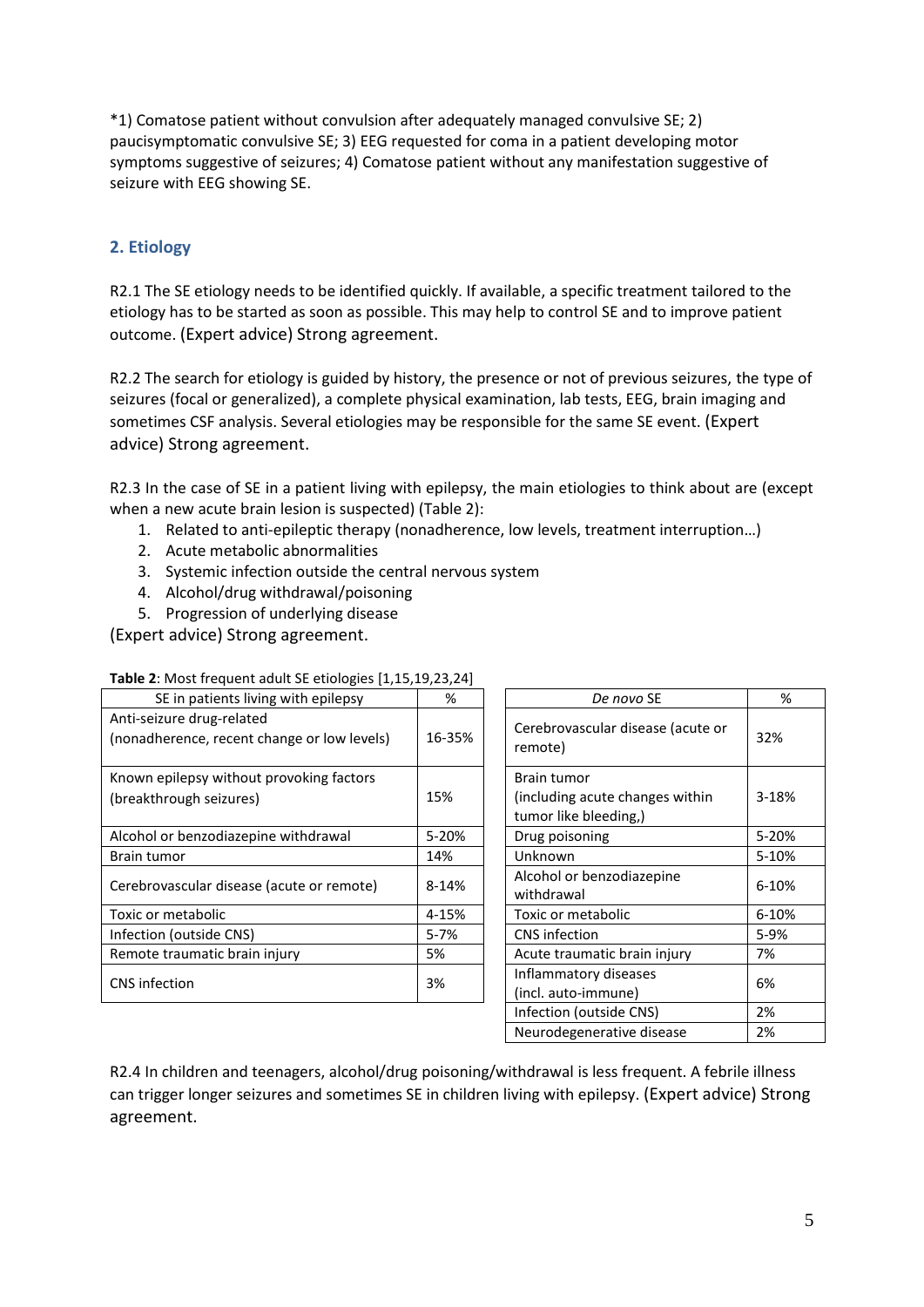R2.5 In the case of *de novo* SE (first ever seizure episode), an acute structural lesion (vascular, infectious, proliferative or inflammatory) needs to be ruled out. Metabolic or toxic causes should be explored too (Table 2). (Expert advice) Strong agreement.

R2.6 In children, *de novo* SE may be observed in the case of a febrile seizure lasting long enough to progress to SE. (Expert advice) Strong agreement.

R2.7 The following laboratory data should be recorded as soon as possible (from an etiological point of view): blood sugar, blood sodium, blood calcium, blood magnesium, antiseizure drug level. Other assays or CSF analysis may be performed in some specific situations. (Expert advice) Strong agreement.

R2.8 In the case of de novo SE, brain imaging should be performed quickly (MRI preferred if available or CT scan with venous sequences) as soon as the patient is stable enough most of the time. Brain imaging is mandatory in the case of lumbar puncture in the setting of SE. (Expert advice) Strong agreement.

R2.9 In a patient living with epilepsy, brain imaging indications are broad: traumatic brain injury, first episode of generalized convulsive SE, known brain disease that may progress, persistent consciousness disorders or confusion, headache, meningism, neurological examination changes (recent deficit), unexplained fever, known neoplasia, immunosuppression, … (Expert advice) Strong agreement.

R2.10 Brain imaging may be waived in patients who return to baseline, if the etiology or provoking factors in a patient known to have epilepsy are obvious and if brain imaging would have no therapeutic consequence. (Expert advice) Strong agreement.

R2.11 In the case of strongly suspected infectious meningoencephalitis, a tailored treatment (antibiotic and antiviral drugs) should be started immediately. Lumbar puncture should be done after brain imaging (if no contraindication) in all patients with suspected CNS infection or immunosuppressed patients, but should not, in any case, delay proper tailored treatment. (Expert advice) Strong agreement.

R2.12 Lumbar puncture should be performed if no etiology has been clearly identified after a first evaluation including history, usual laboratory tests and brain imaging. CSF analysis should be repeated in the case of:

- 1. Suspected encephalitis CSF may be normal in the very early phase
- 2. Moderate isolated pleocytosis ( $<$  25 cells/ $\mu$ L)

3. Etiological work-up (auto-immune – specific antibodies, neoplastic,…) (Expert advice) Strong agreement.

R2.13 In the case of *de novo* refractory and super-refractory SE without a clear etiology, a comprehensive work-up should be performed as soon as possible, looking for immune (paraneoplastic or not) or infectious processes especially (Table 3). (Expert advice) Strong agreement.

R2.14 Because of multiple SE etiologies, including some that need to be rapidly addressed and treated, a diagnostic algorithm/tool may be recommended. (Expert advice) Strong agreement.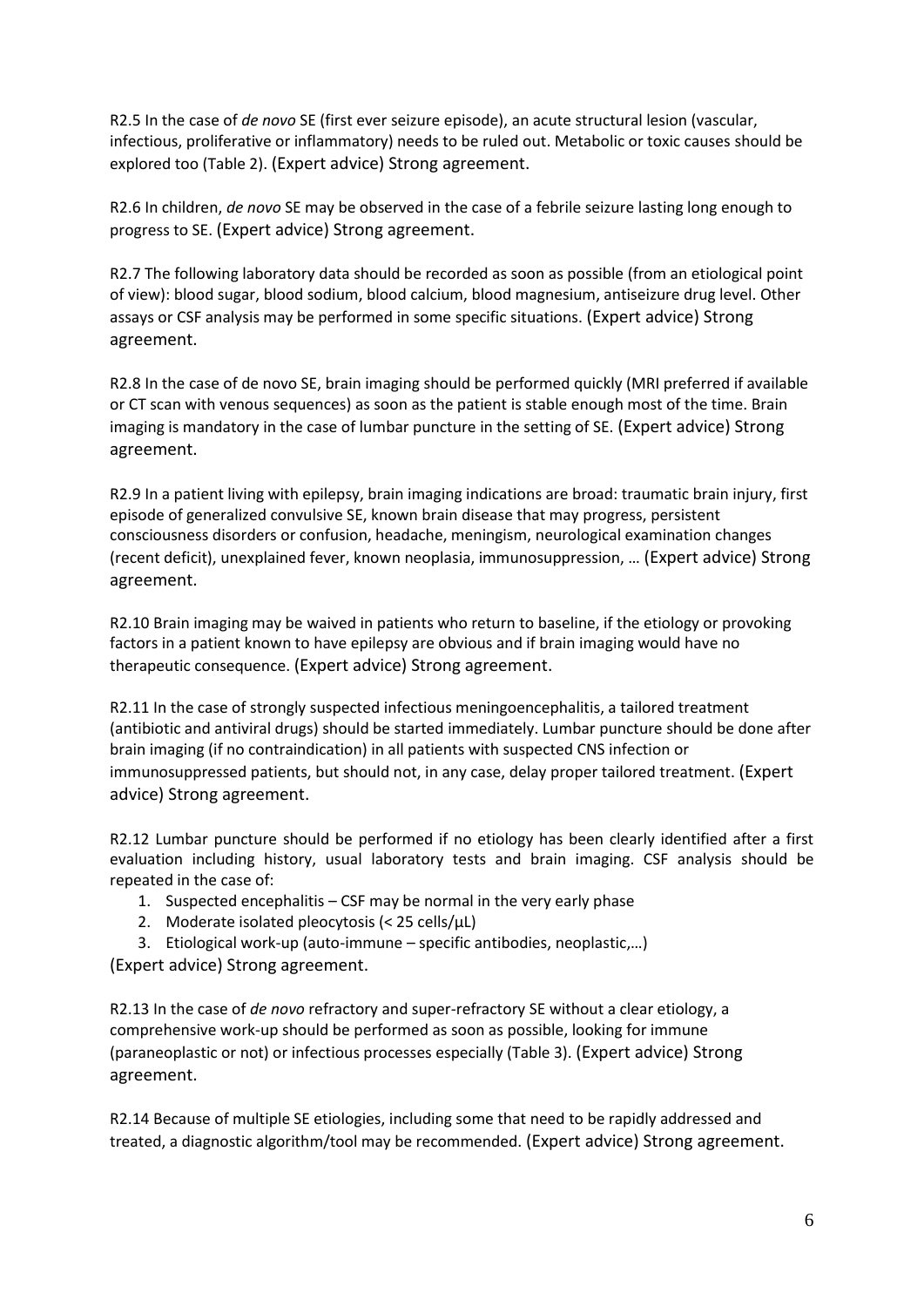| Group             | complementive as possible – may be adapted according to cilincal setting)<br><b>Blood analysis</b>                                                                                                                                                                                                                                                                                                                                                                                                                                                                                                                                                | <b>CSF</b>                                                                                                                                                                                                                                                                   |
|-------------------|---------------------------------------------------------------------------------------------------------------------------------------------------------------------------------------------------------------------------------------------------------------------------------------------------------------------------------------------------------------------------------------------------------------------------------------------------------------------------------------------------------------------------------------------------------------------------------------------------------------------------------------------------|------------------------------------------------------------------------------------------------------------------------------------------------------------------------------------------------------------------------------------------------------------------------------|
|                   | • Complete blood count                                                                                                                                                                                                                                                                                                                                                                                                                                                                                                                                                                                                                            | $\bullet$ Cell<br>count,<br>protein,                                                                                                                                                                                                                                         |
|                   | • Blood sugar                                                                                                                                                                                                                                                                                                                                                                                                                                                                                                                                                                                                                                     | oligoclonal bands                                                                                                                                                                                                                                                            |
| General           | • Hepatic and kidney function                                                                                                                                                                                                                                                                                                                                                                                                                                                                                                                                                                                                                     | • Gram stain                                                                                                                                                                                                                                                                 |
|                   | • Na+, K+, Ca++, Mg++                                                                                                                                                                                                                                                                                                                                                                                                                                                                                                                                                                                                                             | • Cytology                                                                                                                                                                                                                                                                   |
|                   | • Anti-epileptic drug levels, if applicable                                                                                                                                                                                                                                                                                                                                                                                                                                                                                                                                                                                                       |                                                                                                                                                                                                                                                                              |
| Auto-<br>immunity | · Anti-neuronal antibodies (intracellular): anti-Hu, Yo, Ri, CV2<br>(CRMP5), Ma2, amphiphysin, GAD65, PCA-2, Tr, SOX1, titin,<br>recoverin<br>$\rightarrow$ Adapt according to up-to-date laboratory tests<br>• Surface/synaptic neuronal antibody panel: Anti-NMDAR, AMPAR,<br>GABAbR, LGI-1, CASPR2, DPPX<br>$\rightarrow$ Adapt according to up-to-date laboratory tests<br>· Systemic disease: anti-nuclear antibodies (ANA/cytoplasmic),<br>ANCA, rheumatoid factor, anti-SSA, anti-SSB, anti-phospholipid,<br>peroxidase<br>(TPO) and thyroglobulin,<br>anti-thyroid<br>anti-<br>transglutaminase angiotensin-converting enzyme             | • Surface/synaptic antibody<br>panel:<br>Anti-NMDAR,<br>AMPAR, GABAbR, LGI-1,<br>CASPR2, DPPX                                                                                                                                                                                |
| Infectious        | Serology:<br>$\bullet$<br>Viruses: HSV 1 and 2, VZV, CMV, EBV, HHV6, enterovirus,<br>measles, rubella, influenza A and B, HIV, JCV, flavivirus,<br><b>HCV</b><br>Bacteria: Lyme disease, syphilis, Mycoplasma pneumoniae<br>$(± PCR)$ , Chlamydia $(± PCR)$<br>Parasitosis; toxoplasmosis ( $\pm$ PCR), thick blood smear<br>(malaria)<br>Fungus: Cryptococcus neoformans antigen<br>$\rightarrow$ Adapt serology according to the patient's travel history: West<br>Nile virus (V), Japanese encephalitis V, Saint Louis encephalitis V,<br>equine<br>encephalomyelitis V,<br>eastern<br>equine<br>western<br>encephalomyelitis V, malaria, etc. | • PCR: HSV 1 and 2, VZV,<br>CMV,<br>EBV,<br>HHV6,<br>enterovirus,<br>measles,<br>rubella, influenza A and B,<br>HIV, JCV<br>BK,<br>$\bullet$ PCR:<br>Listeria<br>monocytogenes<br>Mycoplasma pneumoniae<br>• Lyme disease antibodies<br>• Cryptococcus neoformans<br>antigen |
| Other             | • Porphyria<br>• Lactate, pyruvate ± mitochondrial disease (genetic): MELAS,<br>MERRF and POLG1<br>• Heavy metals                                                                                                                                                                                                                                                                                                                                                                                                                                                                                                                                 | Lactate/pyruvate<br>(in<br>the<br>case of mitochondriopathy)                                                                                                                                                                                                                 |

**Table 3:** Recommended work-up in blood and CSF in the case of adult refractory SE without clear etiology (table as comprehensive as possible – may be adapted according to clinical setting)

#### **3. Management of generalized tonic-clonic status epilepticus**

The experts proposed an algorithm (Annex 1), to guide management of generalized tonic-clonic SE. (Expert advice) Strong agreement.

#### *3.1 Differential diagnosis*

R3.1.1 Serial generalized tonic-clonic seizures are not within the framework of SE even if they can progress to generalized tonic-clonic SE. The management of this threat of generalized tonic-clonic SE has the same level of urgency and requires benzodiazepines and if needed one or more second-line antiepileptic drugs. (Expert advice) Strong agreement.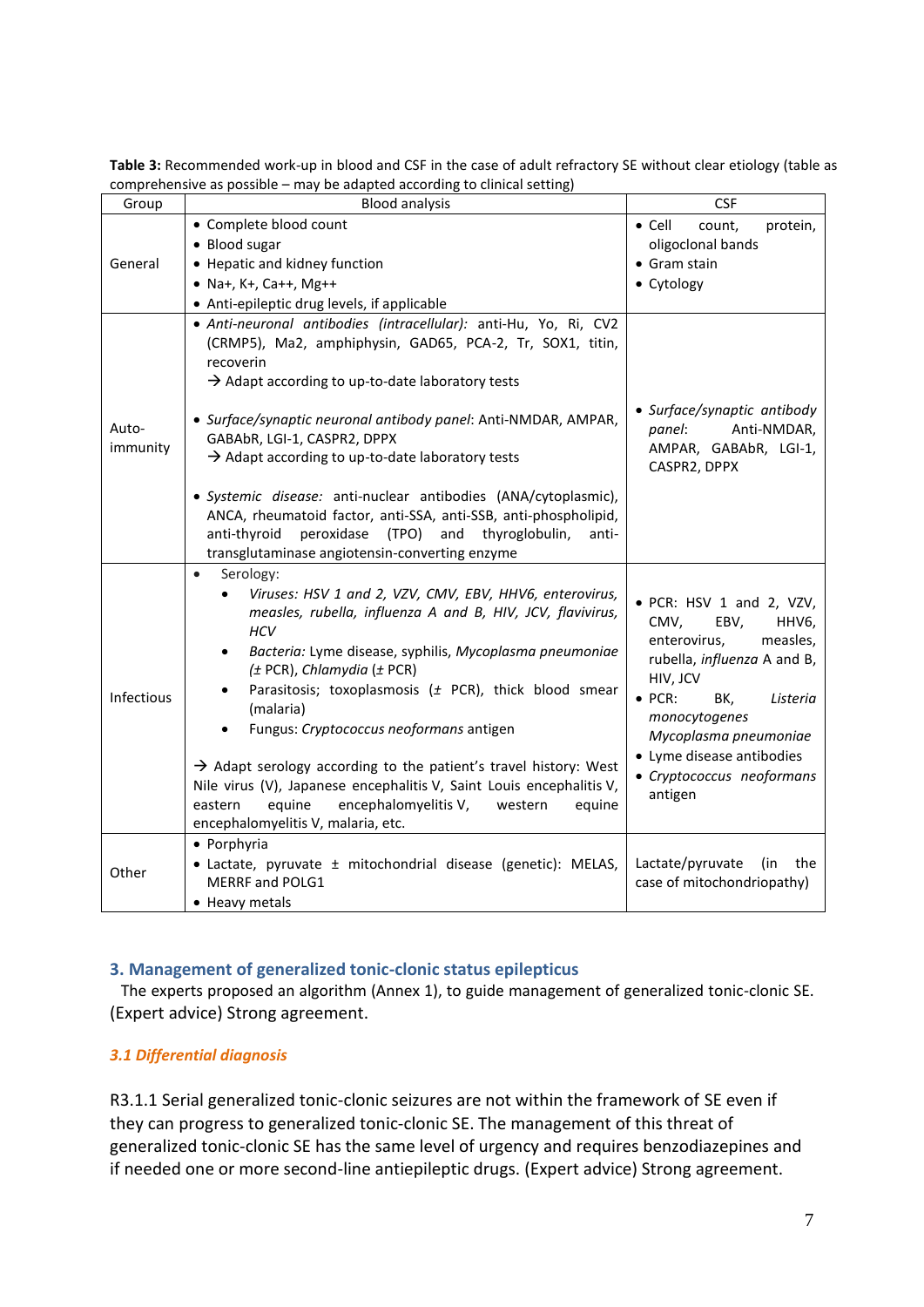R3.1.2 Coma without motor signs after recognized GTCSE can be: secondary to the etiology of SE, the expression of SE that can be recognized only thanks to an EEG recording, or secondary to the administration of sedative drugs. An EEG recording is mandatory and urgent. (Expert advice) Strong agreement.

R3.1.3 Coma with moderate motor signs after recognized TCGSE suggestive of subtle SE calls for urgent electroencephalography. (Expert advice) Strong agreement.

R3.1.4 The eventuality of psychogenic non-epileptic seizures should systematically be considered throughout the management of GTCSE. (Expert advice) Strong agreement.

R3.1.5 In the case of anoxic-ischemic encephalopathy, myoclonia are sometimes of epileptic origin but rarely correspond to SE. (Expert advice) Strong agreement.

R3.1.6 Myoclonia with or without altered consciousness in the case of toxic or metabolic encephalopathies (renal failure, hepatic failure and so on) are most of the time not of epileptic origin. EEG recordings show encephalopathic features with typically triphasic waves.However, EEG recordings can sometimes be difficult to distinguish from SE in these cases. (Expert advice) Strong agreement.

R 3.1.7 Rigorous semiological analysis, context and sometimes EEG recordings will eliminate movement disorders associated with anti-NMDA receptor encephalitis, myoclonus in Creutzfeldt-Jakob disease, movements observed in some cases of brainstem stroke, dystonia, repetitive syncopes with myoclonus, thrills, tremor and so on. (Expert advice) Strong agreement.

R 3.1.8 Electroencephalography can show features that wrongly lead to a diagnosis of SE in comatose patients with brain lesions not preceded by convulsive manifestations. (Expert advice) Strong agreement.

#### *3.2 Non-specific management*

Apart from the etiology itself and differential diagnosis, several complementary clinically guided explorations should be carried out to evaluate the consequences of seizures (rhabdomyolysis, fractures, etc.), to control brain injuries, to assess the medical background, and to detect and treat intensive care-related complications. Only brain injury factors are detailed here. (Expert advice) Strong agreement.

R3.2.1 Starting from the prehospital management of a patient with GTCSE, it is necessary to prevent and control secondary brain injuries: hypotension, hypocapnia, hypoxemia, hypoglycemia, hyponatremia, hyperthermia, hypocalcemia, hyperoxia, substantial hypercapnia, some cases of arterial hypertension (for example, in the context of posterior reversible encephalopathy syndrome), rhythm or conduction disorder, hyperglycemia (Table 4). (Expert advice) Strong agreement.

R3.2.2 In this context, the recommended solution for adults is 0.9% saline, and for children an isotonic sugar solution supplemented with ions. (Expert advice) Strong agreement.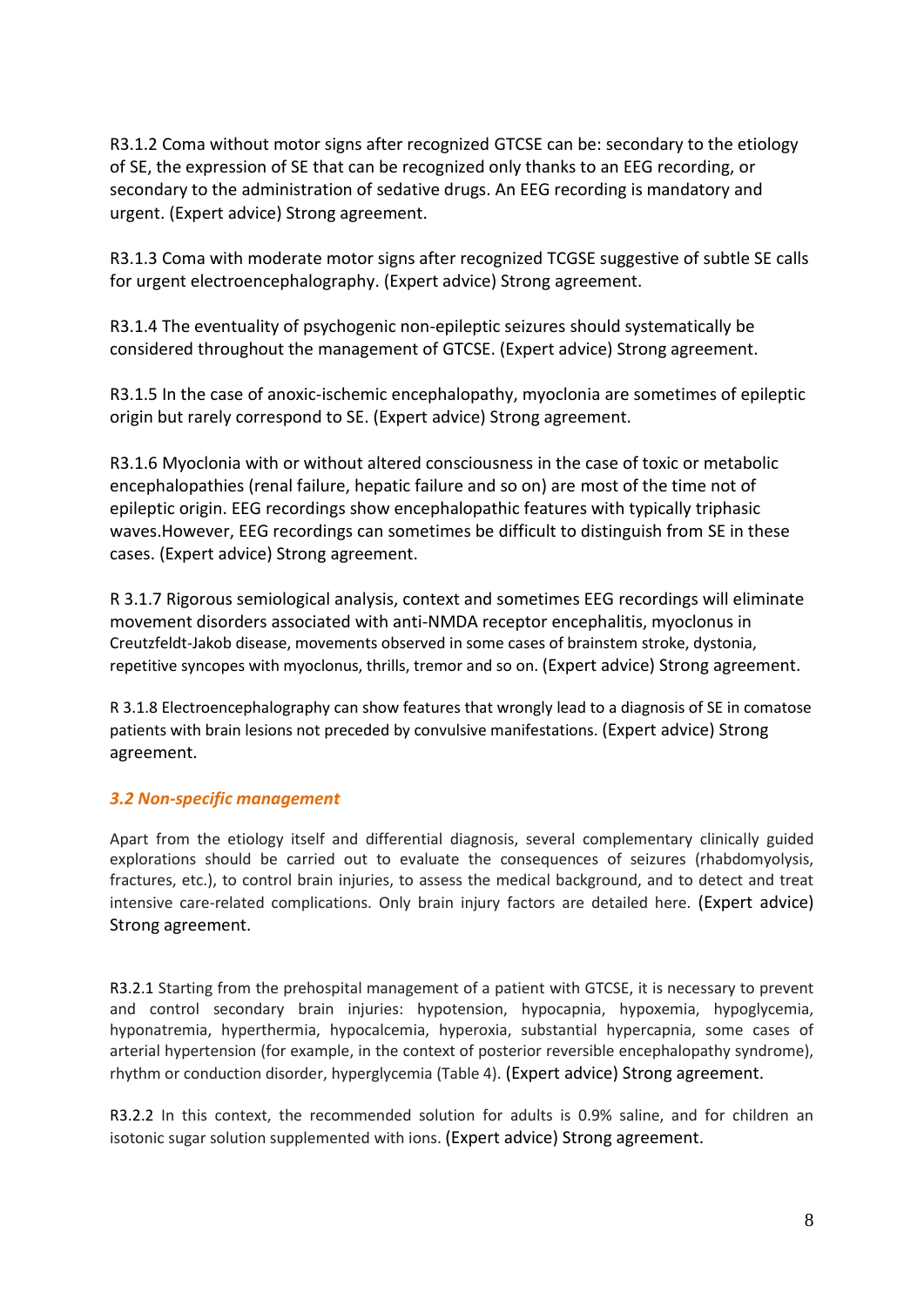R3.2.3 Administration of thiamine 100 to 500 mg is necessary if vitamin B1 deficiency is suspected (chronic alcoholism, malnutrition, pregnancy, etc.) especially if a hypertonic glucose infusion is required to treat hypoglycemia. (Expert advice) Strong agreement.

Table 4: General parameters to monitor and correct during generalized tonic-clonic status epilepticus (GTCSE) in adults.

| Parameters to<br>monitor and<br>correct | Target values                                                                            | Means available                                                                                                                                                                                                                                                                   |
|-----------------------------------------|------------------------------------------------------------------------------------------|-----------------------------------------------------------------------------------------------------------------------------------------------------------------------------------------------------------------------------------------------------------------------------------|
| <b>Blood</b><br>oxygenation             | $SpO2$ 95-99 %<br>PaO <sub>2</sub> 80-95 mmHg                                            | - Patency of upper airways: Guedel cannula, tracheal suction, head<br>positioning<br>- Facial mask O <sub>2</sub><br>Intubation with mechanical ventilation<br>Continuous SpO <sub>2</sub> monitoring                                                                             |
| Hypo- or<br>hypercapnia                 | PaCO <sub>2</sub> 35-45 mmHg<br>if intracranial<br>hypertension requiring<br>intubation* | - Intubation with mechanical ventilation<br>Volume control mode<br>- Continuous expired CO <sub>2</sub> monitoring                                                                                                                                                                |
| Mean blood<br>pressure<br>(MBP)         | MBP 70-90 mmHg<br>$MBP \geq 90$ mmHg if<br>intracranial<br>hypertension*                 | Moderate vascular filling<br>- Catecholamines<br>Non-invasive or invasive blood pressure monitoring<br>Cardiac output monitoring if Tako-Tsubo (echocardiography)                                                                                                                 |
| Cardiac pulse                           | Risk of arrhythmias<br>and conduction<br>abnormalities                                   | - Continuous electrocardiogram monitoring<br>- Slow infusion of phenytoin (< 50 mg/min) or fosphenytoin (< 100<br>mg/min)                                                                                                                                                         |
| <b>Blood glucose</b>                    | $1.4 - 1.8$ g/L                                                                          | - Measurement of blood glucose from initial care<br>- Blood glucose monitoring during the whole care period<br>- 30% glucose (50 mL) if hypoglycemia<br>- Intravenous or subcutaneous insulin therapy if hyperglycemia<br>according to a pre-established dose adjustment protocol |
| Blood sodium                            | 135-145 mEq/L                                                                            | - In the case of GTCSE caused by hyponatremia: correction of 1 to<br>2 mEq/L/h with 20% hypertonic saline until control of SE,<br>without exceeding 8 mEq/L/day                                                                                                                   |
| <b>Blood calcium</b>                    | 2.2-2.6 mEq/L                                                                            | In the case of GTCSE caused by hypocalcemia <1.6 mEq/L:<br>correction with 10% calcium gluconate                                                                                                                                                                                  |
| рH                                      | $7.35 - 7.45$                                                                            | - Arterial blood gas analysis<br>- Spontaneous correction of acidosis through seizure control in<br>most cases<br>1.4% Sodium bicarbonate in the case of very severe metabolic<br>acidosis<br>- Intubation with mechanical ventilation in the case of respiratory<br>acidosis     |
| Temperature                             | Normothermia<br>$(36.5 - 38 °C)$                                                         | - Undress the patient<br>- Paracetamol<br>- If necessary (high fever): external cooling (cooling cover, ice packs<br>on the vascular pathways) or internal cooling, with neuromuscular<br>blockade (avoid shivering)                                                              |

\* context of acute severe brain injury, subarachnoid hemorrhage, stroke, and any cause of intracranial hypertension (ICH) or low cerebral blood flow.

R3.2.4 Intubation of a patient with GTCSE is indicated only in the case of sustained respiratory distress (beyond a few minutes of postcritical stertorous breathing) or in the event of failure of well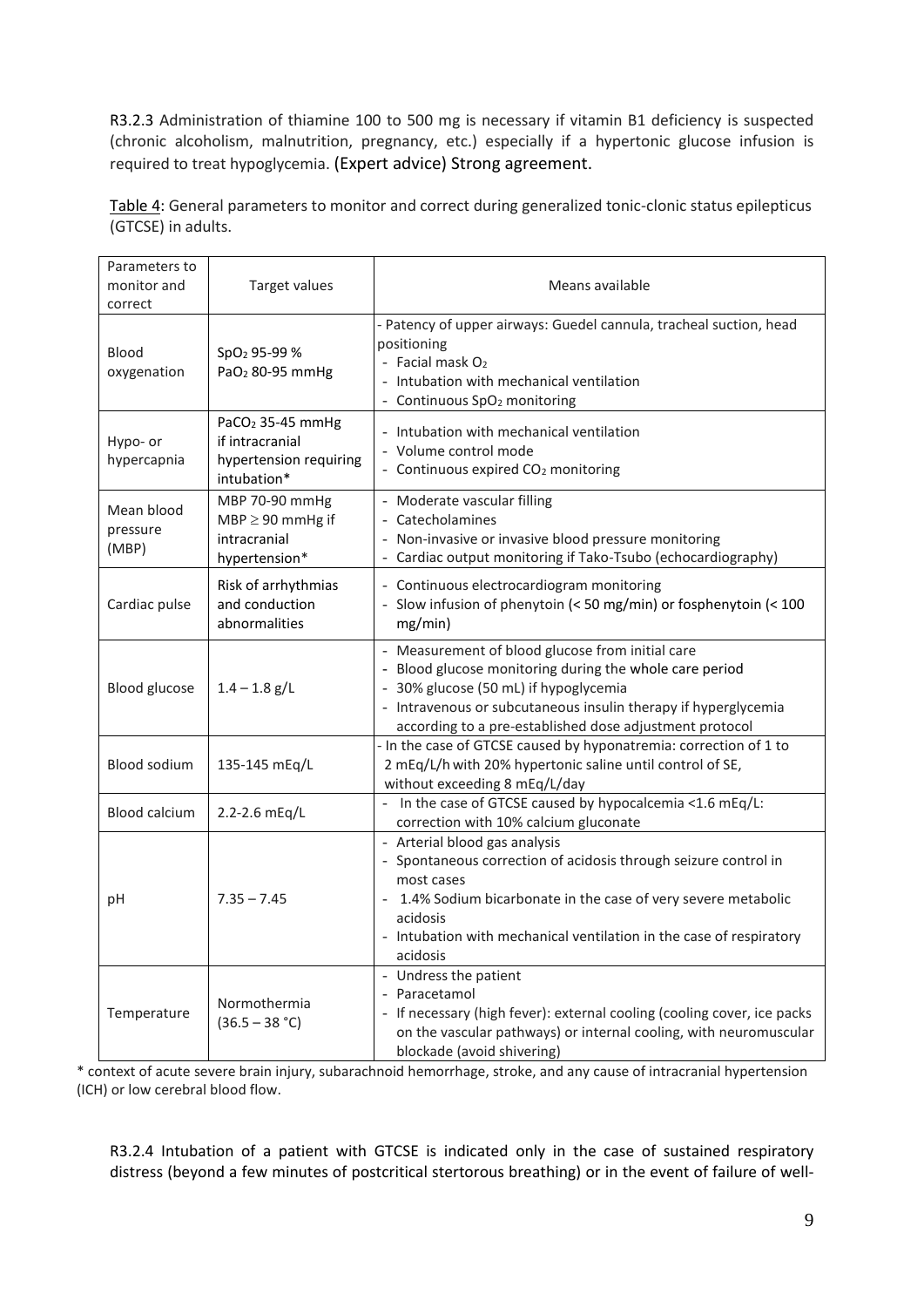conducted first- and second-line treatments (persistence of seizures). The etiology of SE may mandate intubation: severe brain injury, subarachnoid hemorrhage, severe intracranial hypertension (Table 5). (Expert advice) Strong agreement.

R3.2.5 It does not seem legitimate to intubate a patient with persistent coma after seizure cessation, as long as respiratory status is good and there is no evidence for acute brain injury (severe brain trauma, etc.). (Expert advice) Strong agreement.

Table 5: Indication and non-indication for tracheal intubation in generalized tonic-clonic status epilepticus (GTCSE)

| Indications for intubation with mechanical ventilation                                                                                                                                                                                                                          | When intubation and mechanical ventilation are not<br>required                                                                                                                                                                                                            |
|---------------------------------------------------------------------------------------------------------------------------------------------------------------------------------------------------------------------------------------------------------------------------------|---------------------------------------------------------------------------------------------------------------------------------------------------------------------------------------------------------------------------------------------------------------------------|
| - Acute respiratory failure<br>- Context of acute severe brain injury*<br>- GTCSE refractory to well-conducted first- and second-<br>line treatments<br>- Altered consciousness despite cessation of seizures,<br>with poor respiratory status<br>- Transportation at high risk | - GTC epileptic seizure with stertorous breathing<br>- Incomplete first- or second-line antiepileptic<br>treatments with good respiratory status<br>- Deep and prolonged alteration of consciousness<br>despite cessation of convulsions, with good<br>respiratory status |

\* context of acute severe brain injury, subarachnoid hemorrhage, stroke, and any cause of intracranial hypertension (ICH) or low cerebral blood flow.

### *3.3 Specific management*

R3.3.1 Benzodiazepines have to be used as first-line treatment. (Grade 1+) Strong agreement.

R3.3.2 An intravenous (IV) injection of 0.015 mg/kg clonazepam (1 mg /70 kg; maximum 1.5 mg), or an intramuscular (IM) injection of 0.15 mg/kg midazolam (10 mg/70 kg) should probably be used. (Grade 2+) Strong agreement.

R3.3.3 In adults, in the absence of intravenous lines, IM midazolam should be used (0.15 mg/kg, 10 mg/70 kg). (Grade 1+) Strong agreement.

R3.3.4 In adults, in the absence of intravenous lines, intrarectal (IR) administration of 0.5 mg/kg diazepam (maximum 10 mg) or intrabuccal administration of 0.3 mg/kg midazolam (maximum 10 mg) is recommended. (Expert advice) Strong agreement.

R3.3.5 A benzodiazepine injection should be probably repeated if after 5 minutes following the first injection the GTCSE persists. If the patient shows respiratory impairment, it seems more reasonable to administer only a half dose at this step. (Grade 2+) Strong agreement.

R3.3.6 If after 5 minutes following the second injection the GTCSE persists, a second-line compound should be administered IV. (Grade 1+) Strong agreement.

R3.3.7 In adults (according to etiology, previous treatments, laboratory findings, familiarity of the prescribing physician) the following IV options exist:

1. Sodium valproate: 40 mg/kg in 10-15 minutes, maximum 3 g (another compound should be used in women of childbearing age);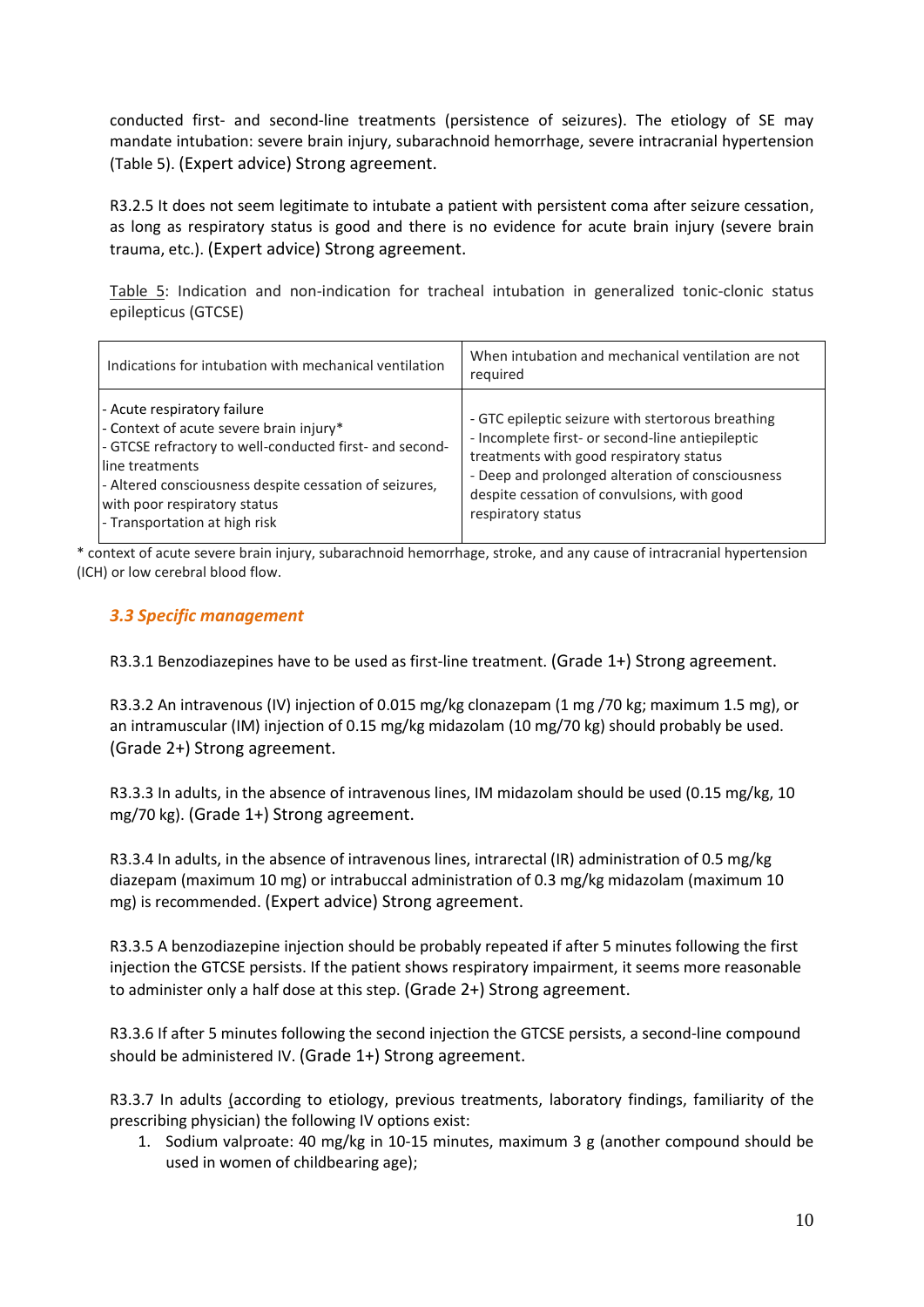- 2. Fosphenytoin (20 mg/kg phenytoin equivalent, maximally at 100-150 mg/min) or phenytoin (20 mg/kg, maximally at 50 mg/min or, if >65 years: 15 mg/kg and slow drip), with cardiac rhythm monitoring; contraindicated if arrhythmia or conduction disturbances are present, with caution if there is known previous cardiac disorder;
- 3. Phenobarbital: 15 mg/kg, at 50-100 mg/min, more sedative;
- 4. Levetiracetam: 30-60 mg/kg over 10 minutes, maximum 4 g

The full prescribed dose should be administered, even if convulsions stop. (Grade 2+) Strong agreement.

R3.3.8 Two particularities in children:

- 1. Sodium valproate is relatively infrequently used and should be avoided if the etiology is unknown, as it may worsen an underlying metabolic disorder;
- 2. As fosphenytoin kinetics are poorly understood in the under-5s, phenytoin should be preferred.

(Expert advice) Strong agreement.

R3.3.9 If the GTCSE is controlled, in an awake patient, and if the underlying etiology is not immediately reversible, a follow-up antiepileptic treatment, initially associated with clonazepam or clobazam, should be immediately considered. (Expert advice) Strong agreement.

R3.3.10 If convulsions persist 30 minutes after administration of the second-line treatment, refractory GTCSE is diagnosed. At this stage, a coma should be rapidly induced with a third-line general anesthetic. (Grade 2+) Strong agreement.

R3.3.11 In adults, it is possible to delay coma induction using a further second-line agent, if the patient has known epilepsy and lacks any signs/symptoms of a severe brain injury. This approach is recommended if there are limitations to the treatment strategy (e.g., no mechanical ventilation and only comfort care). (Expert advice) Strong agreement.

R3.3.12 In children with refractory GTCSE, an additional second-line agent is most often administered before coma induction. (Expert advice) Strong agreement.

R3.3.13 During anesthetic treatment of GTC SE, cessation of electrographic seizures or burst suppression over at least 24 hours should probably be targeted, before stepwise reduction of sedation over 6 hours with EEG monitoring. (Expert advice) Strong agreement.

R3.3.14 In the case of a super-refractory GTCSE, habitually used general anesthetics (midazolam or propofol) are resumed. If finally the SE is controlled (ideally with continuous electroencephalography monitoring), general anesthetics should be continued for an additional 24 hours, before stepwise reduction. If, on the contrary, GTCSE is still treatment-resistant, ketamine should probably be used (bolus of 1-3 mg/kg, then 0.5 -5 mg/kg/h) with a benzodiazepine. Thiopental is another possibility. If this also proves unsuccessful, general anesthesia should be resumed together with other options, such as further antiepileptic drugs, ketogenic diet, immunological treatment including steroids. (Expert advice) Strong agreement.

R3.3.15 In the case of refractory or super-refractory SE, it is mandatory to administer a second-line agent that will serve as underlying antiepileptic treatment. (Expert advice) Strong agreement.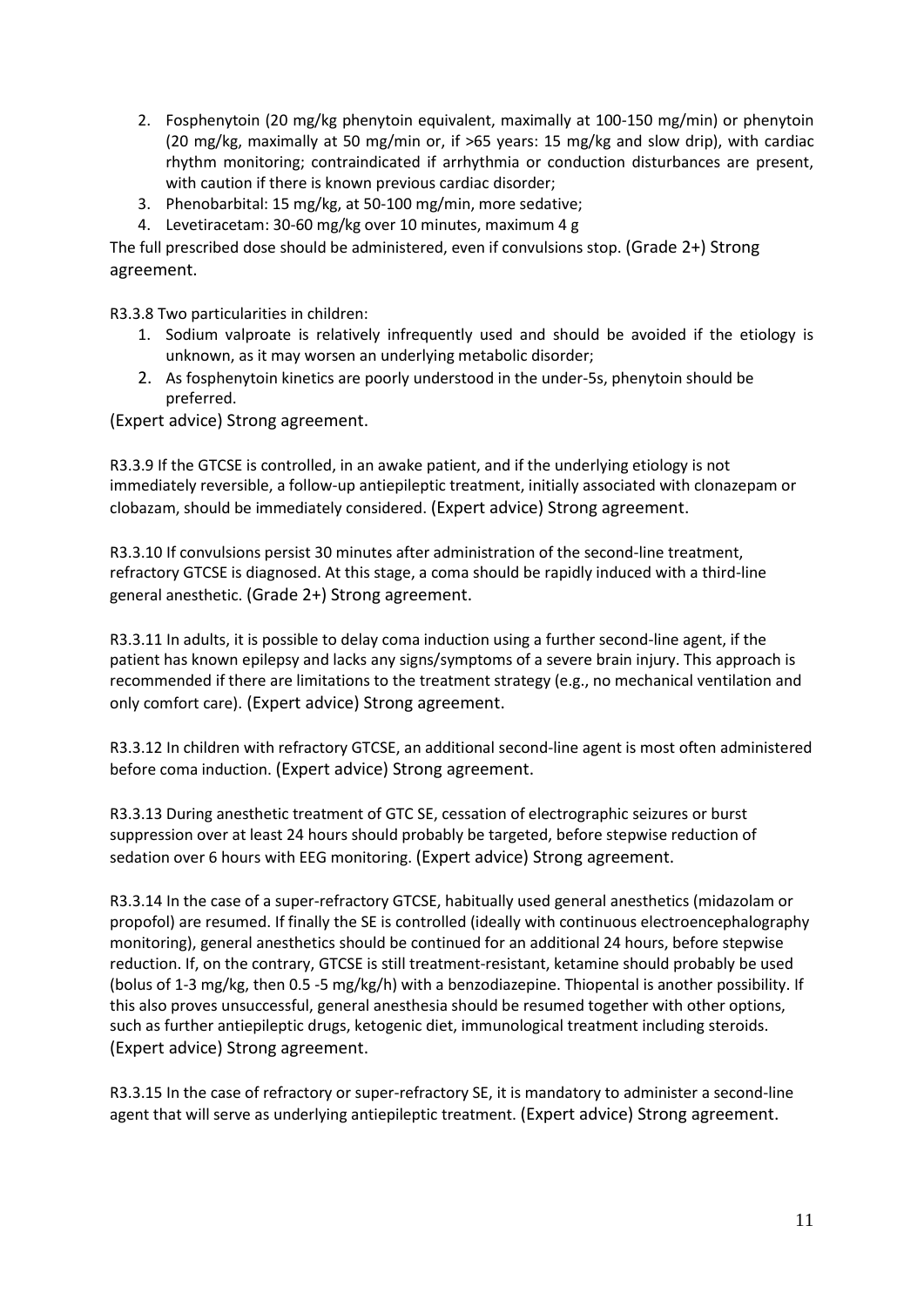R3.3.16 If motor manifestations cease spontaneously, it is not recommended to administer an antiepileptic treatment straight away, regardless of whether or not the patient is in a coma. (Expert advice) Strong agreement.

R3.3.17 After treatment of GTCSE, a persistent coma should not prompt an increase in treatment, unless the EEG shows ongoing SE. (Expert advice) Strong agreement.

R3.3.18 In a comatose patient presenting signs suggestive of subtle SE (R1.12.), benzodiazepines or even a second-line treatment may be justified, at least pending electroencephalography. (Expert advice) Strong agreement.

R3.3.19 If a patient is admitted to an intensive care unit and is mechanically ventilated and sedated for reasons other than GTCSE, with no convulsions under certain conditions\* it seems reasonable to consider weaning of sedation. (Expert advice) Strong agreement.

\*1 intubation for respiratory insufficiency, coma, poorly characterized motor symptoms;

- 2 intubation for transportation;
- 3 known etiology compatible with sedation weaning;
- 4 lack of severe complications (such as respiratory impairment).

R3.3.20 The ideal treatment strategy in patients with non-convulsive SE during coma (diagnosed only on EEG) is not evidence-based. It seems reasonable to consider a first- or second-line agent with continuous electroencephalography. Institution of general anesthetics should follow only after a specialist's advice. Looking for the underlying cause is mandatory. (Expert advice) Strong agreement.

#### *3.4 Role of electroencephalography*

R3.4.1 Electroencephalography should be rapidly available in any hospital managing patients with SE. (Expert advice) Strong agreement.

R3.4.2 Electroencephalography should be performed as soon as possible in the case of (i) no improvement in consciousness after cessation of convulsions, (ii) suspected psychogenic nonepileptic seizures, metabolic/toxic encephalopathy, subtle or refractory status. (Expert advice) Strong agreement.

R3.4.3 In SE in comatose patients, epileptic activity is defined by rhythmical activity unresponsive to stimulation, often showing spatial and temporal dynamics. This activity is continuous or repetitive without background activity. Recently, the Salzburg criteria have been proposed to assist in the diagnosis of SE in comatose patients. (Expert advice) Strong agreement.

R3.4.4 Electroencephalography may help to diagnose certain causes of SE (herpes simplex encephalitis, anti-NMDA receptor encephalitis, etc.) and to define sedation management. (Expert advice) Strong agreement.

R3.4.5 Video-electroencephalography with recording of muscular activity helps to diagnose psychogenic non-epileptic seizures. Interpretation of EEG is difficult during motor manifestations because of the artifacts, but the EEG is normal between motor manifestations. (Expert advice) Strong agreement.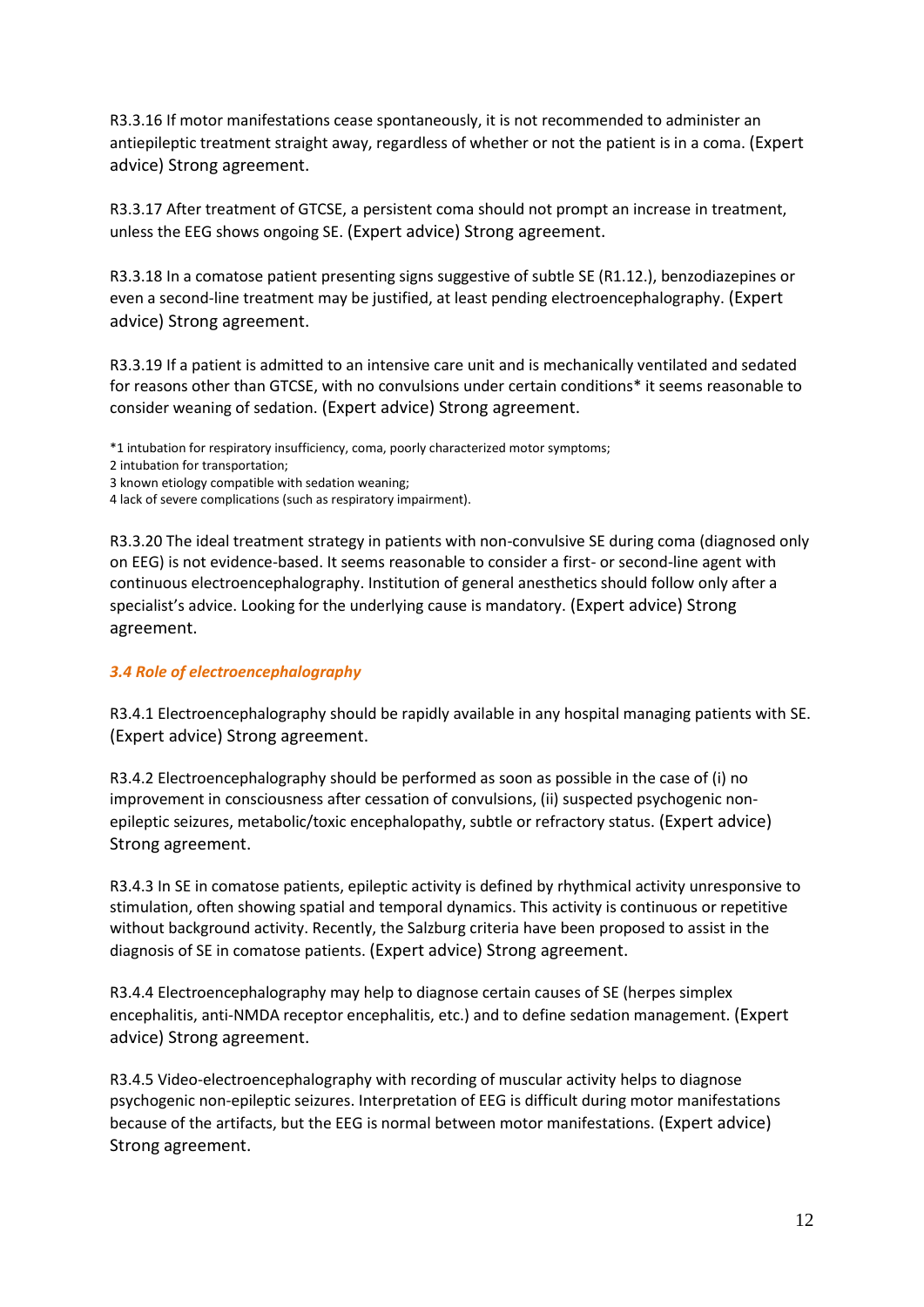R3.4.6 Collaboration between emergency physicians and neurophysiologists should be strongly encouraged, ideally 24 hours a day, given the difficulty of correctly interpreting the EEG in intensive care. In particular, encephalopathy should not be misdiagnosed as SE. (Expert advice) Strong agreement.

R3.4.7 After recovery of consciousness following GTCSE, a standard EEG (at least 20 minutes) should be rapidly recorded. (Expert advice) Strong agreement.

R3.4.8 Continuous electroencephalography monitoring (at least 24 hours) should be performed as far as possible: for the management of refractory GTCSE; if there is no recovery of consciousness one hour after the cessation of convulsions; if standard electroencephalography indicates a subtle status; in the case of new seizures. (Expert advice) Strong agreement.

R3.4.9. In GTCSE, if continuous electroencephalography monitoring is not available, a monitor including fewer electrodes (at least four, at best nine electrodes, four on each side and one middle center electrode) can be used. However, a standard EEG should be recorded as soon as possible. (Expert advice) Strong agreement.

R3.4.10 Bispectral index must not be used for the management of SE. (Expert advice) Strong agreement.

#### *3.5 Orientation – pathway*

R3.5.1 Admission to intensive care unit is required in the following cases: persistence of generalized convulsive SE; prolonged coma after seizure cessation; respiratory or other vital distress. (Expert advice) Strong agreement.

R3.5.2 In the case of rapid recovery of consciousness, in the absence of other organ failure, the patient can be referred to the emergency department. (Expert advice) Strong agreement.

R3.5.3 In the case of serial repeated tonic-clonic seizures, admission to intensive care unit is required in the following cases: persistence of seizures after administration of benzodiazepines and at least one second-line antiepileptic drug; alteration of consciousness between seizures; respiratory or other vital distress. (Expert advice) Strong agreement.

R3.5.4 If brain imaging is indicated in the etiological work-up of SE (cf. 2.8 and 2.9 recommendations), it should be done as soon as possible, ideally before admission to intensive care or to a step down unit. Imaging does not justify the use of mechanical ventilation in the pre-hospital setting. (Expert advice) Strong agreement.

R3.5.5 Management of SE and interpretation of the EEG requires specialized expertise in the following cases: super-refractory SE; nonconvulsive SE diagnosed from the EEG (without any convulsion before or during management). In the absence of an electrophysiology team in the hospital, the EEG should at least be addressed to a specialized team. In the absence of videoelectroencephalography monitoring, the transfer of the patient to a specialized intensive care unit should be discussed. (Expert advice) Strong agreement.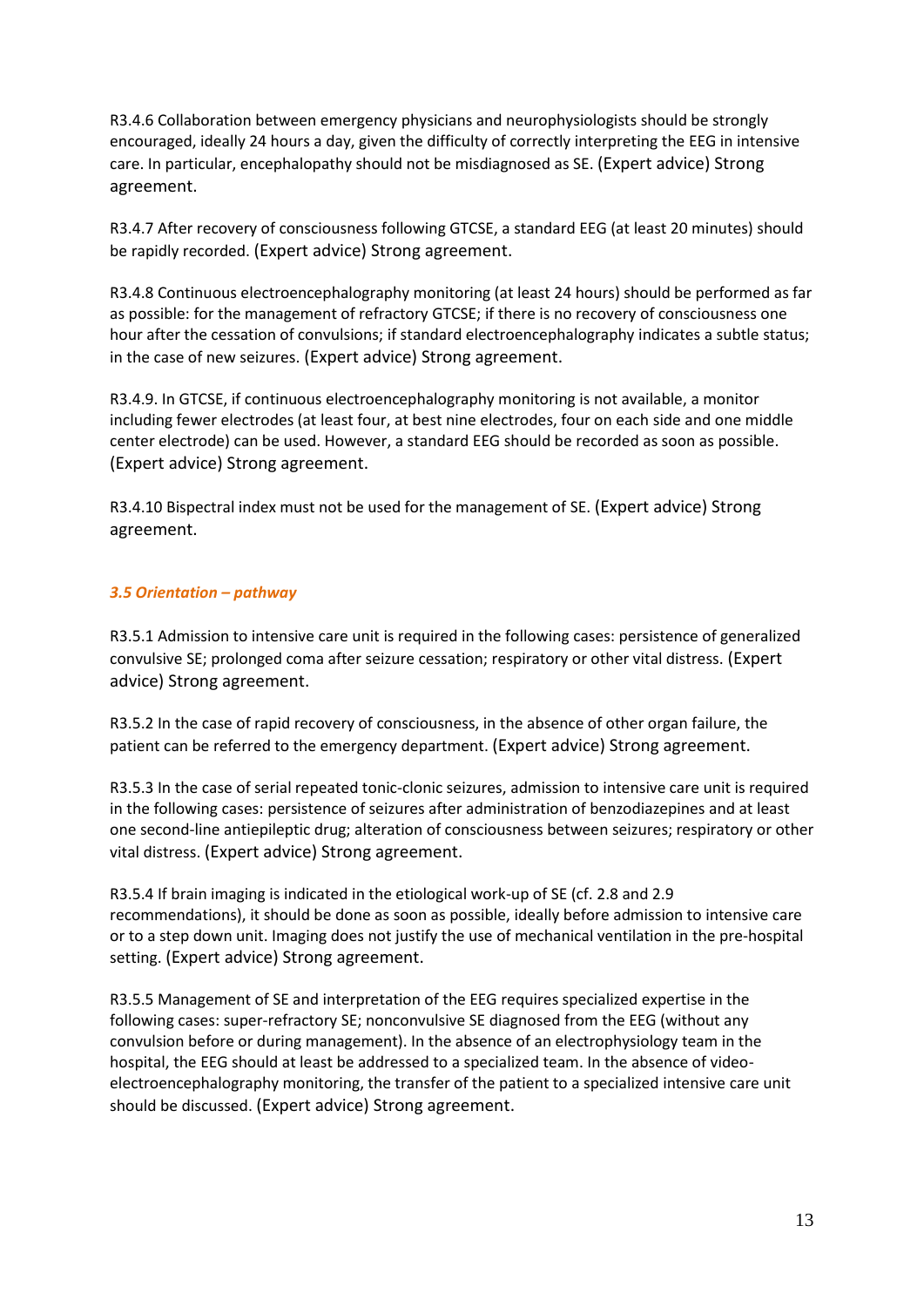R3.5.6 After cessation of SE, the patient should be transferred if possible to the neurology department, if not to the medicine department. After discharge, follow-up with a neurologist should be systematically organized. (Expert advice) Strong agreement.

## **4. Management of other types of status epilepticus**

### *4.1 Differential diagnosis*

R 4.1.1 In the case of focal motor, myoclonic or tonic SE, it is right to eliminate:

- Tremor, myoclonia, chorea, dystonia, dyskinesia, muscular or pyramidal spasms, limb shaking. Movement disorders may be associated with anti-NMDA receptor encephalitis, Creutzfeldt-Jakob disease, some cases of brainstem stroke, dystonia, repetitive syncopes.
- Psychogenic movement disorders and even sometimes common thrills.

(Expert advice) Strong agreement.

R 4.1.2 Numerous non-epileptic movements can be removed or attenuated by benzodiazepine or antiepileptic drug injection. (Expert advice) Strong agreement.

R 4.1.3 In the case of SE without predominant motor manifestations, with or without a confusional state, various symptoms (auditory, visual, paresthesic, aphasic, olfactory, gustatory, psychic, autonomic, behavioral, with or without automatisms and so on) can point to consideration of numerous diagnoses, especially a migraine attack, transient ischemic attack, and psychiatric disorders. (Expert advice) Strong agreement.

R 4.1.4: Semiological analysis, video-electroencephalography and brain MRI will provide evidence in favor of an epileptic origin. (Expert advice) Strong agreement.

## *4.2 Role of electroencephalography*

**R4.2.1** Electroencephalography should be performed as soon as possible in the case of a confusional state of unclear origin or which continues after an epileptic seizure, in order to exclude generalized or focal non-convulsive SE. (Expert advice) Strong agreement.

**R4.2.2** Electroencephalography is needed in the case of various central nervous system manifestations of sudden onset if the origin is not identified or if the etiology indicates a potential to develop SE. (Expert advice) Strong agreement.

**R4.2.3** Electroencephalography is mandatory for the diagnosis and classification of non-convulsive SE. It shows rhythmic continuous or recurrent paroxysmal activities that are unresponsive to different stimuli. In generalized SE, these activities are bilateral and often predominate over the anterior regions. In focal SE, these activities are focal or asymmetrical. Recently published criteria (from Salzburg) are available for the diagnosis of non-convulsive SE. (Expert advice) Strong agreement.

**R4.2.4** For absence SE and non-convulsive focal SE, the rapid normalization (few seconds or minutes) of the EEG after IV benzodiazepines confirms the diagnosis of non-convulsive SE if there is a marked clinical improvement. A negative result of this test does not discount the diagnosis. (Expert advice) Strong agreement.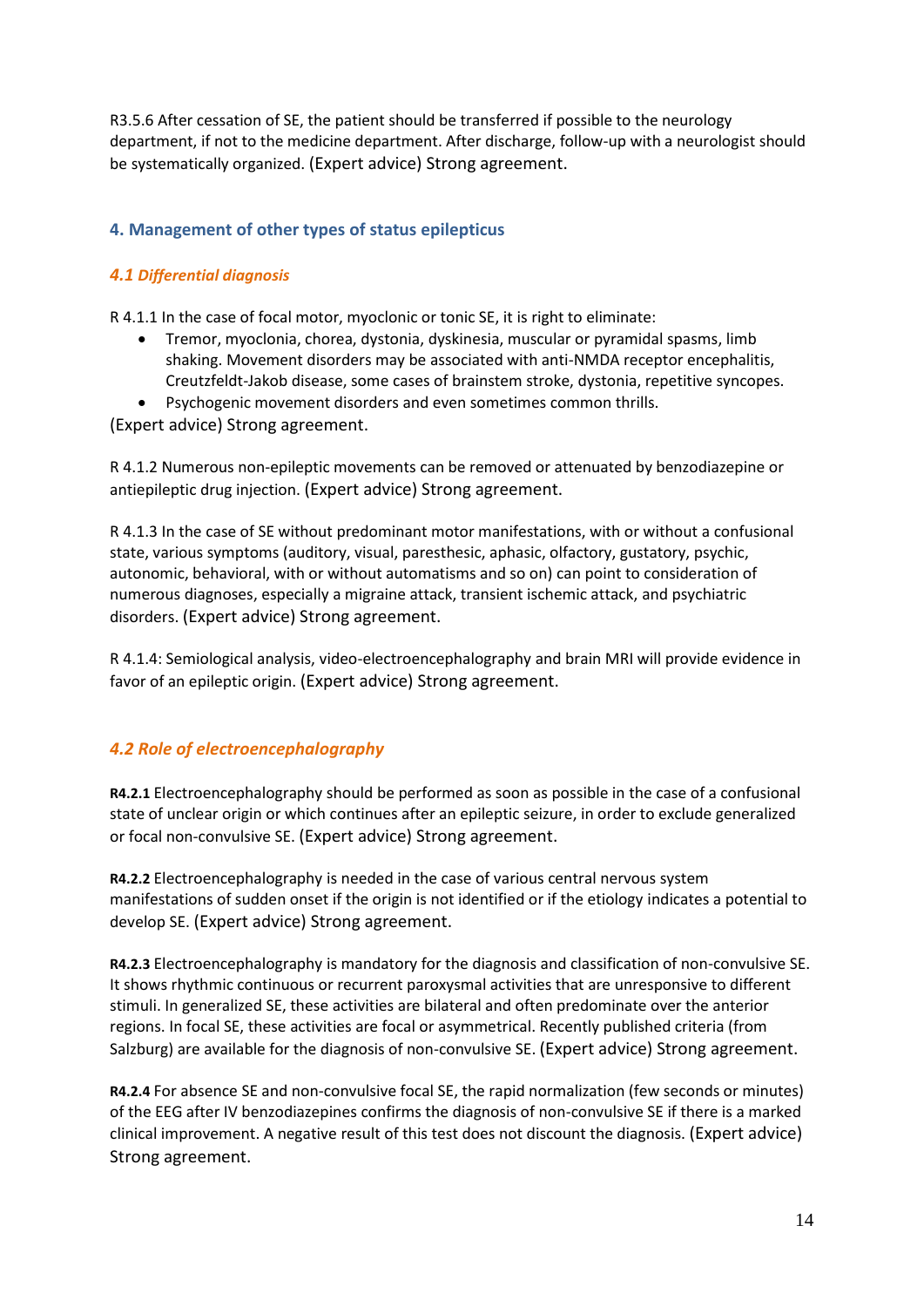**R4.2.5** Continuous video-electroencephalography monitoring should be considered in refractory SE, especially in non-convulsive SE. (Expert advice) Strong agreement.

**R4.2.6** Continuous video-electroencephalography monitoring should be considered in the assessment of some encephalopathies or encephalitis to detect epileptic seizures or discrete SE. (Expert advice) Strong agreement.

## *4.3 Specific management*

R4.3.1 A benzodiazepine should probably be used as first-line treatment. The following can be used:

1. Clonazepam, with a protocol similar to that for convulsive SE.

2. Intrabuccal midazolam (10 mg for adults).

3. Diazepam (intrarectal administration at 0.3 to 0.5 mg/kg, but not more than 10 mg) is also an option in children.

(Expert advice) Strong agreement.

R4.3.2 Second-line drug treatment is different from GTCSE. Various antiepileptic treatments may be used, as soon as possible, based on the advice of a neurologist, without the same level of emergency as in the treatment of the GTCSE. (Expert advice) Strong agreement.

R4.3.3 The interval between each new line of treatment will depend on the type of SE, its clinical consequences, its progression, underlying etiology, the patient's history, previous treatments, pharmacokinetics of the drugs and the associated prognosis. (Expert advice) Strong agreement.

R4.3.4 Second-line antiepileptic drugs are numerous for adults, with respect to precautions for use (3.3.7):

1. Intravenous drugs are: (fos)phenytoin, sodium valproate, levetiracetam, lacosamide, phenobarbital. Unlike GTCSE, which requires fast infusion, the infusion rate of the drugs can be slowed and the dose reduced, to be adapted to the patient's history and clinical semiology.

2. Available drugs given orally or administered by a gastric tube (in the case of disorders of consciousness or swallowing difficulties) can be used if the previous available intravenous drugs are contraindicated, or if no intravenous route is available, or if no monitoring is available in the ongoing care unit: carbamazepine (except in Asian patients because of a high risk of cutaneous allergy), phenytoin, perampanel, zonisamide, topiramate, pregabalin, phenobarbital. (Expert advice) Strong agreement.

R4.3.5 In children, intravenous phenytoin, phenobarbital and levitacetam can be used; fosphenytoin is used after the age of 5 years. Valproate should be avoided if the etiology of SE is not identified, because of possible worsening in the case of metabolic diseases. Phenytoin, zonisamide, perampanel, topiramate and phenobarbital are available orally and might also be administered by gastric tube. (Expert advice) Strong agreement.

R4.3.6 Anesthetic drugs requiring intubation and mechanical ventilation should be very rarely used because the risks of such therapy are usually greater than their benefits. (Expert advice) Strong agreement.

R4.3.7 Specific therapeutic strategies should be followed for a large number of types of SE: 1.In focal motor SE, the reinforcement of therapies should be gradual: antiepileptic drugs can be administered intravenously or orally, as second-line treatment. In the case of secondary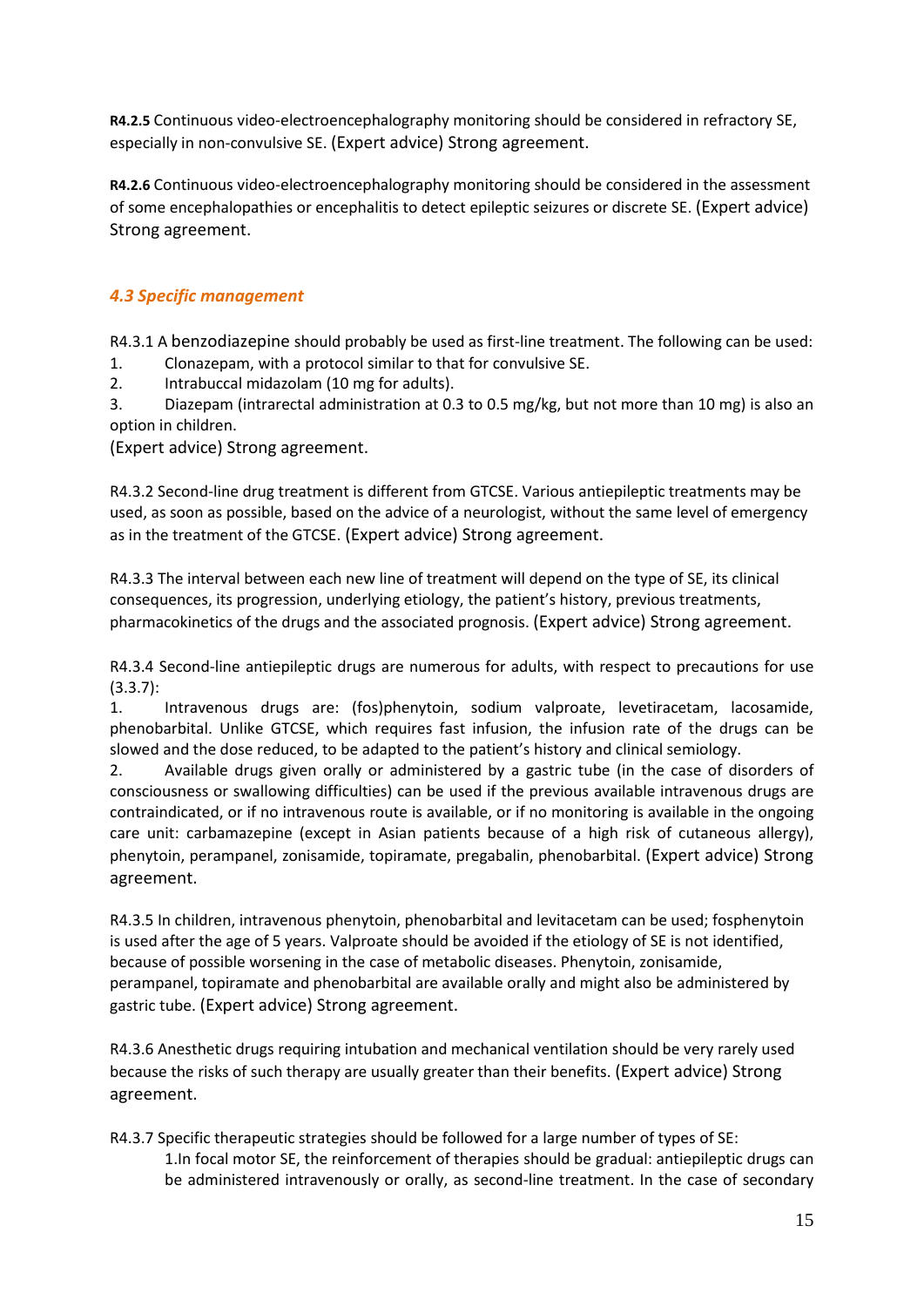generalized SE, the management should be that of GTCSE. Epilepsia partialis continua is a particular form of focal SE that is not associated with generalization and is pharmacoresistant: in this case, the interval between the therapy lines can be prolonged and anesthetic drugs and transfer to intensive care are not necessary.

2. Absence SE, occurring during the course of idiopathic generalized epilepsy, often showing few myoclonia, can be related to the interruption of a treatment or the introduction of an inappropriate antiepileptic drug (for example, carbamazepine, gabapentine, etc). Benzodiazepine should be used first, then the previous antiepileptic drug should be reintroduced. If the SE continues, intravenous sodium valproate can be used, according to the precautions for use, and after expert advice in children.

3. In the *de novo* absence SE after sudden withdrawal of a benzodiazepine in elderly patients, the reintroduction of a benzodiazepine is usually sufficient.

4. In nonconvulsive SE with confusion, from the frontal or temporal lobe, therapy adapted to the etiology should be considered first. Intravenous second-line treatment can be (fos)phenytoin, lacosamide, levetiracetam, and potentially phenobarbital. If a mitochondrial disease is suspected, sodium valproate should be avoided.

5. In myoclonic SE without alteration of consciousness during the course of generalized idiopathic epilepsy, benzodiazepines are effective.

6. In tonic SE, during the course of Lennox-Gastaut syndrome, benzodiazepines should be avoided, because their sedative effect can increase the tonic seizures. Infection should be carefully sought. (Expert advice) Strong agreement.

### *4.4 Orientation- Pathway*

R4.4.1 Admission to intensive care unit for patients with motor focal SE (simple motor partial, myoclonic or tonic SE) is required in the case of impaired consciousness (secondary generalization, altered consciousness linked to the etiology or therapeutics) or any other vital distress. (Expert advice) Strong agreement.

#### R4.4.2

The decision to transfer to intensive care unit a patient with SE without predominant motor manifestations, with or without confusional state, can be based on the underlying situation:

If the chosen antiepileptic drug requires medical monitoring (use of fosphenytoin with cardiac rhythm monitoring)

- In the case of altered consciousness
- If the underlying etiology suggests possible worsening
- If generalized convulsion occurs
- If other organ dysfunction occurs

(Expert advice) Strong agreement.

R4.4.3 The patient should preferentially be transferred to the neurology department, if not to the medicine department. The decision to discharge the patient or to transfer the patient to another department should be taken after neurological assessment. The decision is based on the etiology of the epilepsy, the notion of controlled epilepsy, the underlying situation and comorbidities, but also on the own organization of the care establishment. After discharge, follow-up by a neurologist should be systematically organized. (Expert advice) Strong agreement.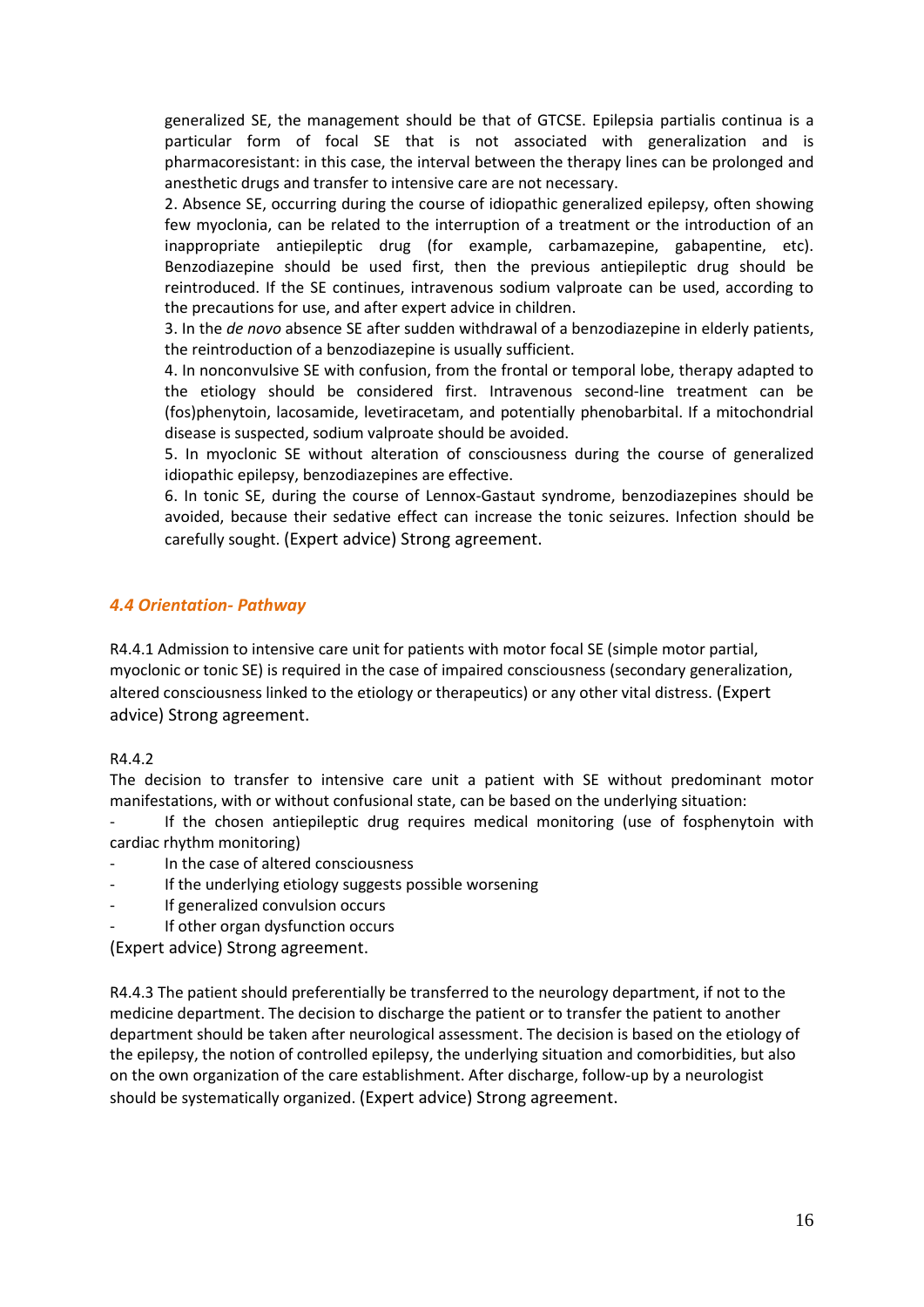#### Declarations

Ethics approval and consent to participate: Not applicable.

Consent for publication: Not applicable.

Availability of data and material: Not applicable.

Competing interests: The authors declare the following competing interests: SA : EISAI, Nutricia, Shire, UCB Pharma ; AC: EISAI, UCB Pharma ; SDu : EISAI, UCB Pharma, Advicenne, Novartis ; PG:EISAI; VN: EISAI, UCB Pharma, LivaNova ; WS: EISAI, UCB Pharma. The remaining authors declare no competing interests.

Funding: This work was financially supported by the French Intensive Care Society (SRLF) and the French Society of Emergency Medicine (SFMU).

Acknowledgements: Guidelines reviewed and endorsed by the SRLF and SFMU boards

Authors' information :

Hervé Outin, Service de réanimation médico-chirurgicale, Centre hospitalier (CH) intercommunal de Poissy - Saint-Germain en Laye

Papa Gueye, SAMU, CHU de la Martinique, Fort-de-France

Bernard Clair, CHU Poincaré, Paris

Sophie Demeret, CHU de la Pitié-Salpétrière, Paris

Nicolas Engrand, Fondation Rothschild, Paris

Francesco Santoli, CH Aulnay-sous-Bois

Romain Sonneville, CHU Bichat, Paris

Jean-Christophe Engels, Service départemental d'incendie et de secours, Haute-Savoie

Yonathan Freund, CHU de la Pitié-Salpétrière, Paris

Marie Girot, CH régional universitaire de Lille

Luigi Titomanlio, CHU Robert Debré, Paris

Stéphane Auvin, CHU Debré, Paris

Marie-Odile Marcoux, CHU de Toulouse

Frédéric Villega, CHU de Bordeaux

Vincent Alvarez, Hôpital du Valais, Sion et CH vaudois, Lausanne

Andrea Rossetti, Hôpital du Valais, Sion et CH vaudois, Lausanne

Philippe Convers, CHU de Saint-Etienne

Arielle Crespel, CHU de Montpellier

Philippe Gelisse, CHU de Montpellier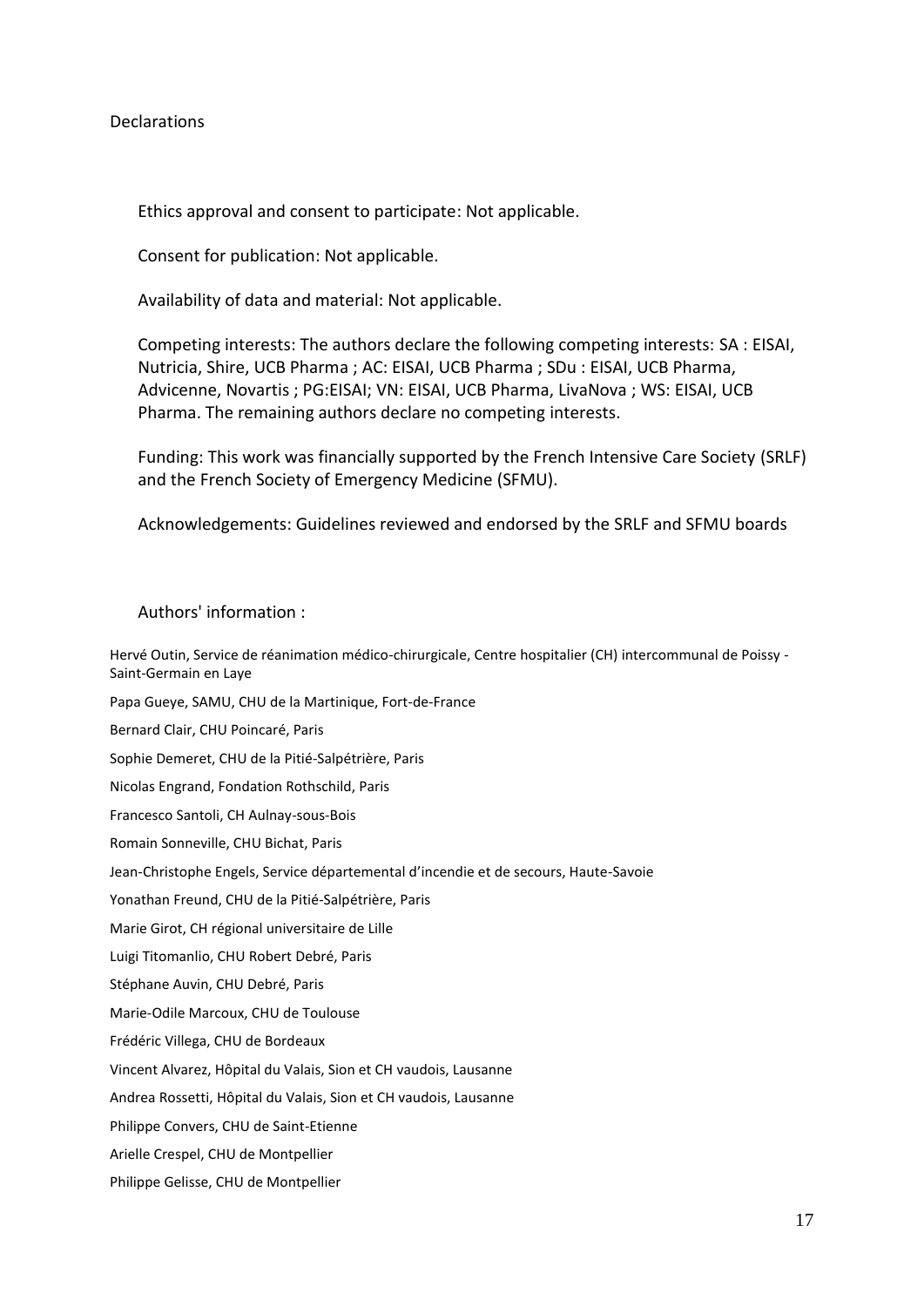Sophie Dupont, CHU de la Pitié-Salpétrière, Paris Vincent Navarro, CHU de la Pitié-Salpétrière, Paris William Szurhaj, CHU de Lille Pierre Thomas, CHU de Nice Hugues Lefort, Structure des Urgences, Hôpital d'instruction des armées Legouest, Metz Vincent Peigne, service de réanimation, CH Métropole-Savoie, Chambéry

## **Annex 1:** See attached file